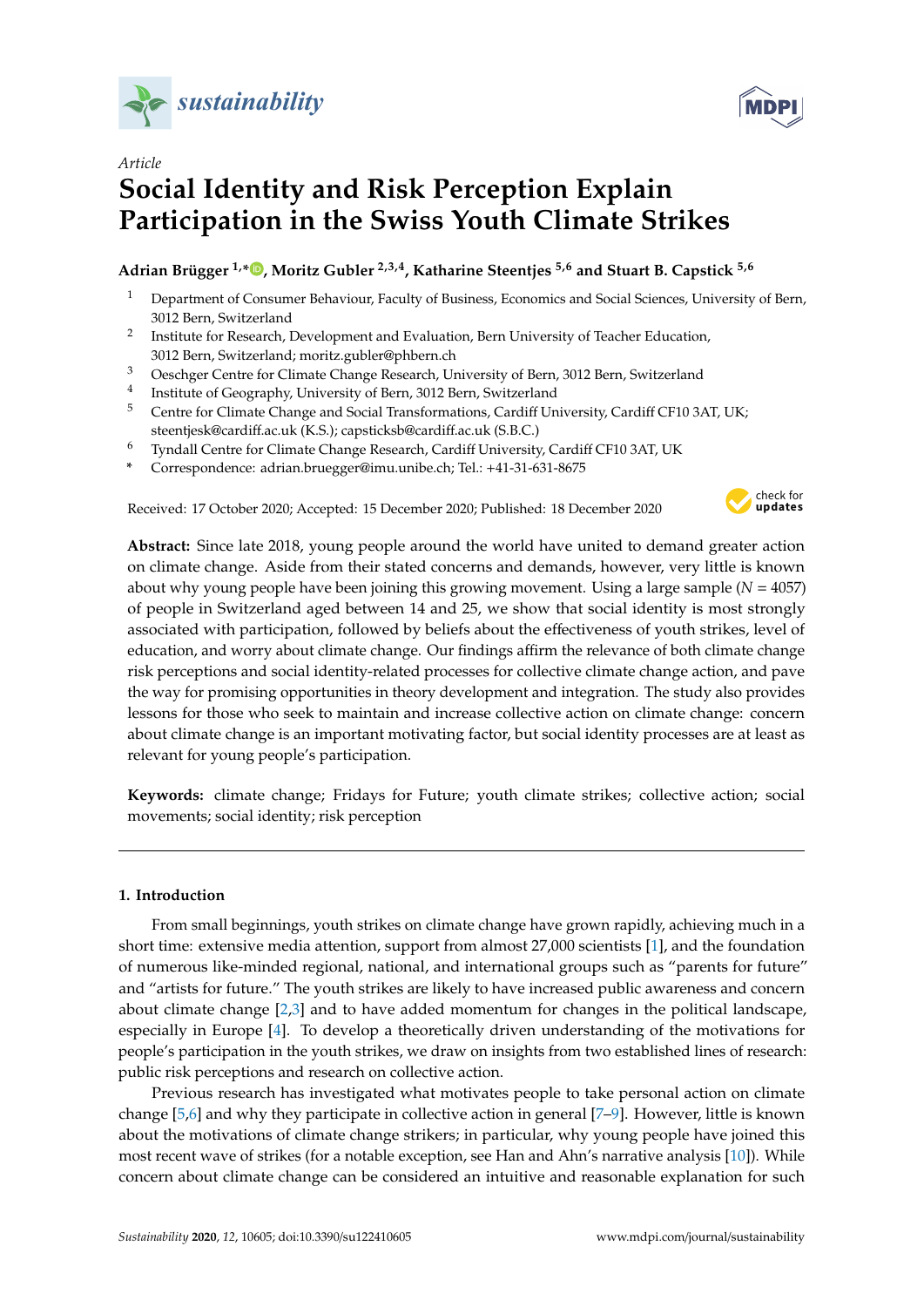participation, previous research also draws attention to a range of other relevant factors influencing people's involvement in protest, including a person's moral convictions, how they see themselves in relation to a social movement, and their emotional investment in it [\[10](#page-12-0)[–12\]](#page-12-1).

Survey-based research offers some insights into wider public support for collective action and drivers of public sphere activism in the context of climate change. Previous research has considered attitudes and beliefs (e.g., distrust in national governments' capacity to reduce climate change), emotions (e.g., worry and anger), and motives (including the desire to express personal views and to push for action on climate change) [\[13,](#page-12-2)[14\]](#page-12-3). Empirical insights from large-scale public opinions and actions are almost exclusively focused on adult samples (for exceptions, see [\[15,](#page-12-4)[16\]](#page-12-5)), and provide only limited insights into what drives motivation of young people to take part (or not take part) in climate change strikes.

The participation and motivations of young people in activism may be distinct from that of older individuals, not least because of differences between age groups in terms of how they perceive the operation of political processes and their part in this [\[17\]](#page-12-6). There are at least three aspects that limit the usefulness of previous research to better understand the reasons behind the youth strikes on climate change. First, survey research has not directly compared those who do and do not strike, although this provides a crucial opportunity to test hypotheses about reasons for participation [\[8\]](#page-11-8). Second, while some survey research on climate activism is based on academic research and established theories [\[13,](#page-12-2)[14,](#page-12-3)[18\]](#page-12-7), the limited amount of research carried out on the youth climate strikes has not yet been able to investigate established theories, over and above consideration of more ad hoc assumptions and intuitions (e.g., [\[15](#page-12-4)[,16\]](#page-12-5)). The lack of research on the theoretical foundations of this new wave of protest constrains the ability to understand why young people do or do not participate in climate strikes. Third, survey research to date on this topic has been exclusively descriptive. This is valuable in order to summarize the prevalence of different views in terms of frequencies and percentages. However, to better understand the contribution of different factors and processes, there is a need for more detailed analyses via inferential statistical approaches.

# *1.1. Research on Collective Action*

To better understand young people's motivation to strike for climate change, we draw on research around collective action, which we conceptualize as action that people take "together to achieve a common goal" [\[19\]](#page-12-8) (p. 1) and which may include diverse actions such as signing a petition, street protests, or striking. While collective action is conceptualized as a group-based activity, in practice it is often measured using individual-level data (e.g., self-report of participation in collective action). Converging evidence from political science, sociology, economy, history, and psychology have identified several socio-psychological determinants of participation in collective action [\[20–](#page-12-9)[22\]](#page-12-10). The seminal social identity model of collective action (SIMCA) developed by van Zomeren and colleagues [\[22\]](#page-12-10) suggests that participation in collective action can be explained by three psychological constructs: (1) *social identity*, in terms of "people's subjective sense of identification with a group" (p. 505); (2) *perceived injustice*, which is understood as a "subjective experience of unjust disadvantage [of one's social group]" (p. 505) and includes both a non-affective (knowledge about inequality) and an affective component (group-based anger); (3) *e*ffi*cacy beliefs*, these being subjective expectations about the effectiveness of collective action (response efficacy: how helpful is this in achieving a shared goal?) and of one's group (collective efficacy: can we achieve our goal through joint efforts?).

Recent theoretical work suggests that the violation of moral convictions (i.e., firm beliefs about what is right and wrong [\[23\]](#page-12-11)) should be considered as an additional, more distal predictor of collective action [\[9,](#page-11-7)[24\]](#page-12-12) that "could bring individuals together who share these convictions" [\[24\]](#page-12-12) (p. 382). From a theoretical perspective, this predictor seems therefore more flexible than the subjective perception of injustice, which tends to focus on the relative position of one's own social group (cf. [\[22\]](#page-12-10)). Moreover, anger may not be the only emotion that can motivate collective action. Positive emotions such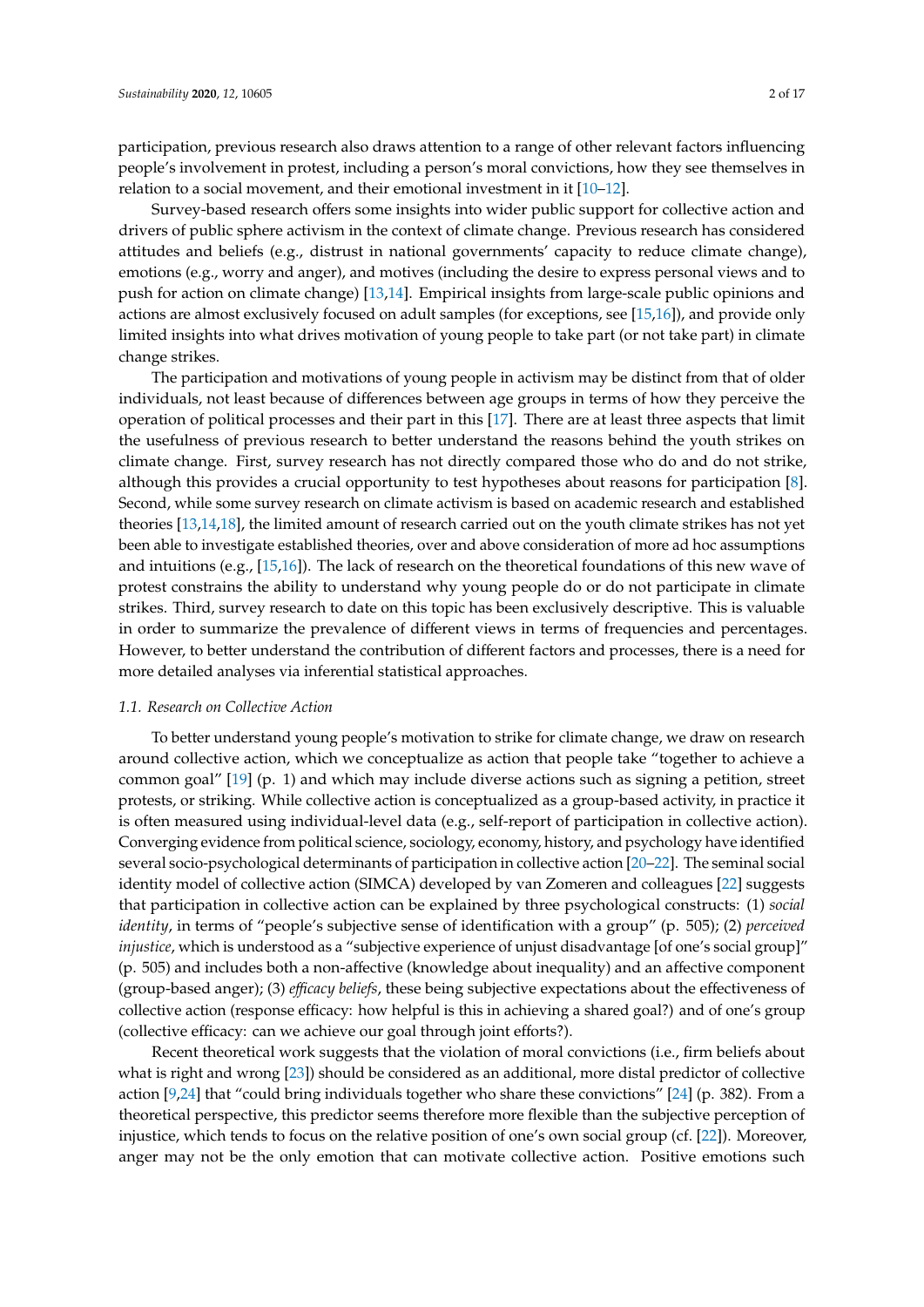as group-based pride might also motivate collective action [\[20](#page-12-9)[,22\]](#page-12-10) (but see [\[25\]](#page-12-13) for a more critical evaluation).

Although this extended version of the SIMCA is a promising approach to investigate youth climate strikes, some of its features may constrain its applicability to this type of collective action. In particular, research on collective action has typically assumed a strong degree of identification and membership within a group or social movement. Such group membership may be evident in some contexts, but it is unclear whether there are established in-group identities in the context of youth climate strikes. In the case of youth strikes, strikers could identify with each other because they have similar opinions about the consequences and mitigation of climate change. Some researchers argue that relevant group membership could be more flexible in this way, and be based on shared opinions [\[20\]](#page-12-9) or even identification with a wider community of humanity [\[25,](#page-12-13)[26\]](#page-12-14).

#### *1.2. Risk Perceptions and Climate Change*

A complementary area of research that provides insights into people's thinking about and action on climate change is risk perception. This work originates from an appreciation that non-experts evaluate risks associated with hazards or technologies differently than expert assessors. This has historically led to a need to understand how people perceive risks and how they evaluate options for risk management (e.g., [\[27](#page-12-15)[,28\]](#page-12-16)).

Research on *public risk perceptions* of climate change has identified a range of factors that explain large-scale support for climate change policies and individual behavioural intentions. Established factors shaping risk perception and support for risk mitigation strategies include the following: (a) perceived negative consequences of climate change; (b) negative affect associated with this global threat (e.g., worry); (c) personal values including political orientation; (d) knowledge and understanding of climate change; and (e) the belief that oneself or someone else is able to do something to address climate change (efficacy beliefs) [\[5](#page-11-4)[,6](#page-11-5)[,29–](#page-13-0)[36\]](#page-13-1). Recent evidence also highlights the role of moral concerns as a belief that shapes support for mitigation policies across countries [\[37\]](#page-13-2). More broadly, demographic variables such as gender, education, and age have been established as strong predictors of climate change concern and support for related actions (e.g., [\[33,](#page-13-3)[38\]](#page-13-4)).

Van der Linden proposed the Climate Change Risk Perception Model (CCRPM) to bring together the key psychological predictors of climate change risk perception [\[30\]](#page-13-5). This model suggests that only the interplay between cognitive, cultural, and emotional factors can explain how judgements about climate risks are formed and how they vary between people or groups.

While much risk research has focused on national or representative populations, other approaches have considered how differences in risk perceptions emerge between different groups or on the basis of different personal experience. Influential work in this vein has examined differences in risk perception in the context of vulnerability to specific risks, such as people living in high-risk areas (e.g., flood-affected areas [\[39,](#page-13-6)[40\]](#page-13-7)) or vulnerable groups (e.g., farmers [\[41\]](#page-13-8)).

As suggested by the CCRPM and others (e.g.,  $[42]$ ), risk perception always needs to be understood as a consequence of the social context it developed in. The social amplification of risk framework, for example, stresses the ways in which social networks can magnify risk issues [\[42\]](#page-13-9). The so-called cultural theory of risk perception likewise suggests that people selectively emphasize or play down risks such as climate change depending upon their affiliation with more broad-based ways of viewing the world [\[43\]](#page-13-10). While these frameworks do not offer precise predictions for how young people are likely to perceive and respond to climate change, they do highlight that group affiliation and interpersonal processes are likely to be important influences in this respect.

# *1.3. Young People and Climate Change*

A key characteristic of the climate strike movement is that it has been founded and sustained by young people [\[13](#page-12-2)[,14\]](#page-12-3). Although previous research has addressed the precursors and barriers of climate change engagement (e.g., [\[5,](#page-11-4)[6,](#page-11-5)[44](#page-13-11)[–46\]](#page-13-12)), most studies have been limited to samples of the general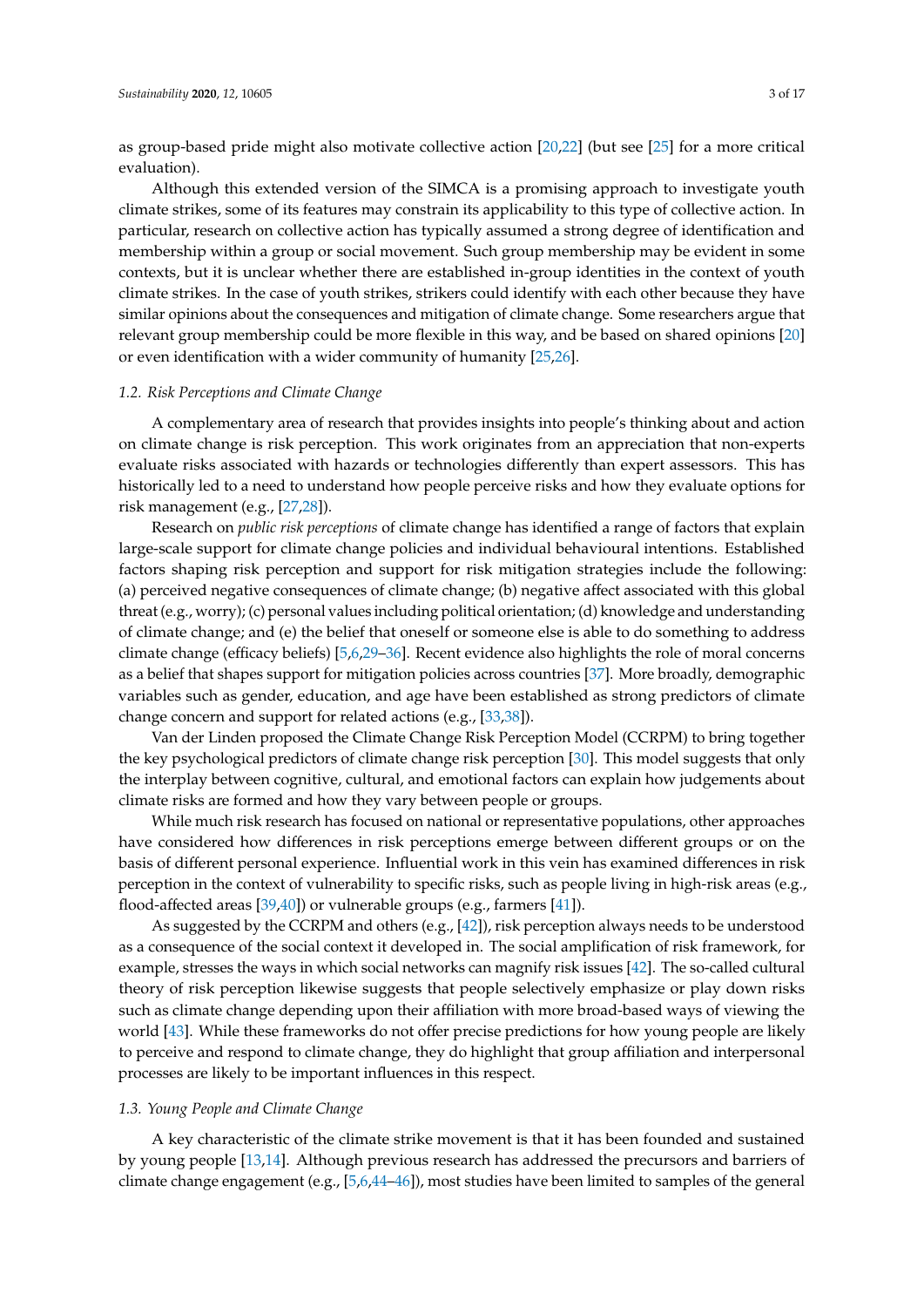public, and thereby largely ignored children, adolescents, and young adults [\[47,](#page-13-13)[48\]](#page-13-14). This raises the question about whether and how young people differ from adults with respect to climate action and the underlying psychological mechanisms, including, for example, those described in the SIMCA [\[22\]](#page-12-10) and in research on risk perceptions (e.g., [\[5](#page-11-4)[,6](#page-11-5)[,29\]](#page-13-0)). There is good reason, at least, to expect that young people have the potential to be influenced through the types of social identity processes postulated in the SIMCA [\[49\]](#page-13-15).

Some recent opinion polls provide evidence that climate change is seen as a more important issue by younger people than by older age groups. A poll conducted in the UK in 2019 showed that 63% of 11-to-18-year olds picked "the environment and climate change" as one of the top three issues facing the UK [\[50\]](#page-13-16). In the adult ( $\geq$ 18 years) poll from the same year, only 27% reported the environment among their top issues. Corner et al. [\[47\]](#page-13-13) suggest that across European countries, young people tend to have similar or higher levels of concern than adults. Risk perceptions may be higher among younger people for at least two reasons. First, young people are more likely to have learnt about climate change through formal education and to be aware of its negative effects [\[47,](#page-13-13)[51\]](#page-13-17). Second, contemporary young people may see climate change as more relevant because they are more at risk to personally experience serious impacts of climate change in the future; indeed, Fisher [\[52\]](#page-13-18) argues that young people become active on climate change because they recognize their obligations as current and future citizens to address the issue. However, the empirical evidence on this point is limited. For one thing, risk perceptions seem to be very similar between parents and their children, suggesting that perceptions do not necessarily vary by age [\[53\]](#page-14-0). For another, the correlation between age and climate risk perceptions tends to be weak and inconsistent (although there is a trend for younger people to more strongly believe that climate change is a real threat and to have more negative feelings about it [\[30](#page-13-5)[,54\]](#page-14-1)).

Young people could also differ from older people in terms of identity-related processes. During adolescence, world-views and both personal and social identities are still forming [\[55,](#page-14-2)[56\]](#page-14-3). This plasticity seems to reduce ideology-based motivated reasoning and increase susceptibility to new information [\[56](#page-14-3)[,57\]](#page-14-4), which in turn could facilitate contact and identification with people from other social groups and increase the likelihood of joining them in strikes. Corner et al. [\[47\]](#page-13-13) further suggest that being open to new ideas and thinking deeply about issues may promote engagement with climate change by young people (see also [\[58\]](#page-14-5)), though other pressures, such as a concern with self-image and social recognition, may run counter to the types of value bases that more broadly drive engagement with climate change [\[47\]](#page-13-13).

A final characteristic that sets young people apart is that political events during adolescence and early adulthood often have formative and long-lasting effects on later political attitudes and behaviours [\[57,](#page-14-4)[59–](#page-14-6)[61\]](#page-14-7). In connection with the finding that participating in collective action strengthens group adhesion, solidarity, and social identity [\[62\]](#page-14-8), it could be expected that the climate strikes contribute to a new generation of citizens, voters, parents, decision-makers, business people, and politicians with shared concern for climate change (and maybe a partially shared social identity, too). To the extent that participation also increases the typically low climate-related efficacy beliefs among adolescents [\[47\]](#page-13-13), the emerging generation would not only be concerned but also empowered.

#### *1.4. The Present Research*

To summarize, research on risk perceptions and social identity-based activism has the potential to elucidate why young people participate in strikes. However, the applicability and explanatory power of these theoretical perspectives remain uncertain in the context of the youth strikes movement. The present research aims to close this gap in the literature by testing how well the constructs of an extended version of the social identity model of collective action [\[22\]](#page-12-10), which we henceforth refer to as ESIMCA and those from the risk perception framework (e.g., [\[30\]](#page-13-5)) can explain participation in the youth climate strikes. This enables us to consider factors that derive from disparate but potentially relevant fields across the social science of climate action.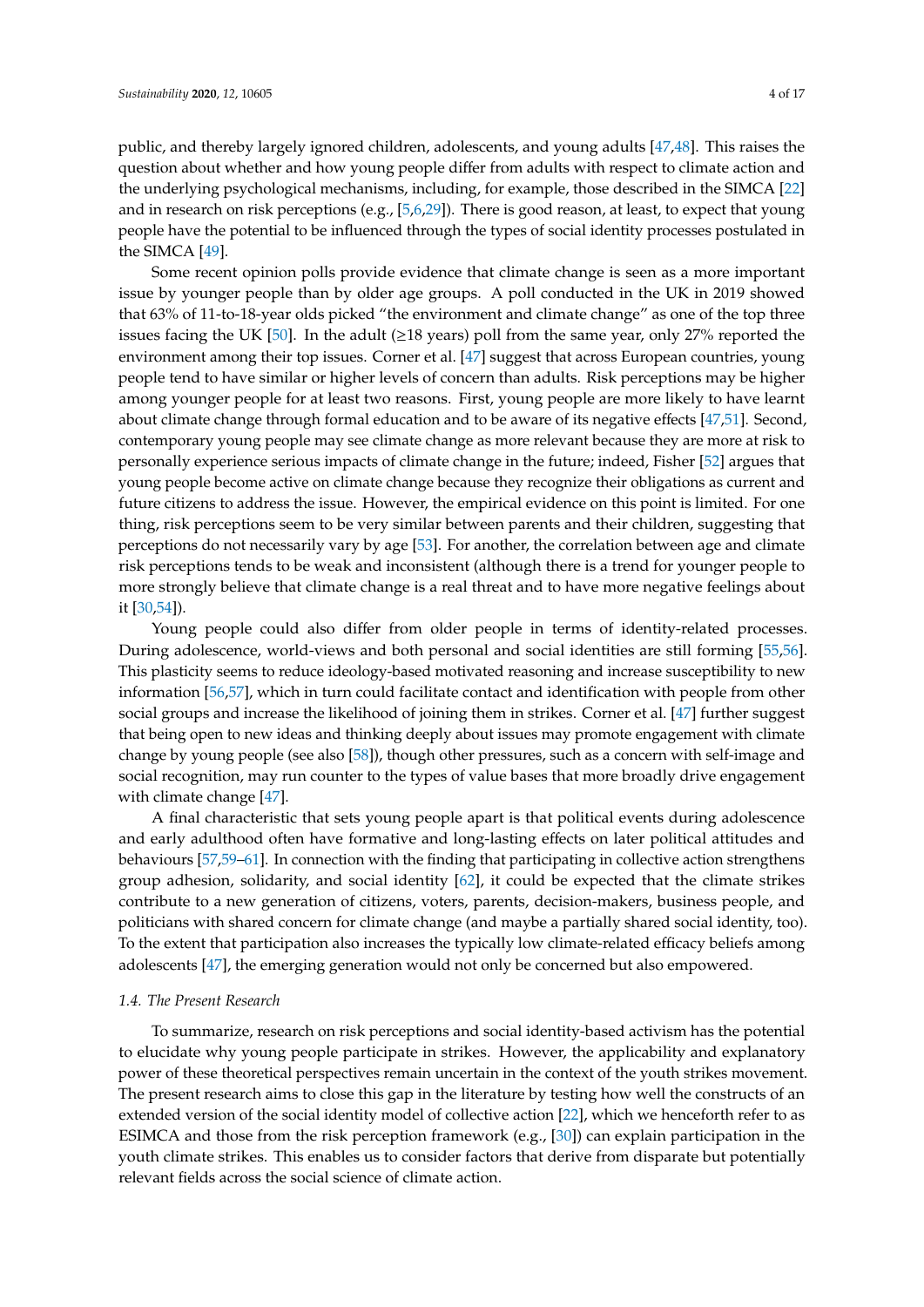# **2. Materials and Methods**

# *2.1. Data Collection, Respondents, and Study Design*

Between May and September 2019, a total of 4057 respondents completed a cross-sectional online survey questionnaire. To test the power of different determinants to explain strike participation, a sample was needed that included both strikers and non-strikers [\[8\]](#page-11-8). Respondents were recruited mainly through emails sent to principals and secretary offices of approximately 450 lower secondary, upper secondary, and professional schools in the German-speaking part of Switzerland. Depending on their decision, our request was then either denied, forwarded to the teaching staff, or sent directly to the students. Thus, a portion of respondents filled out the questionnaire in regular school lessons, whereas others completed it in their leisure time. Because such general samples often include only a small proportion of people who participate in collective action similar to the youth strikes [\[8\]](#page-11-8), we additionally encouraged members of climate strike networks to share our invitation to participate with others in their groups on WhatsApp (a mobile phone messenger application). This we deem an appropriate recruitment strategy for a respondent sample that meets particular characteristics, as opposed to being representative of the wider population. Of those who indicated their gender, 2377 (61%) were female and 1519 (39%) were male. The mean age was 17.0 (*SD* = 2.46; range: 14–25). Compared to the population of 14 to 25 years old people living in the German-speaking parts of the country, female respondents were overrepresented (61.0% vs. 48.4%), and our sample was in general younger than the wider population (17.0 vs. 19.8 years; [\[63\]](#page-14-9)). With respect to education, we could only partially compare our sample to the wider population of the same age range in the German-speaking parts of Switzerland because we could not ascertain how many people in this specific group were attending an educational institution at the tertiary level. The proportion of students in primary school and upper secondary school was higher in our sample than in the reference population (+0.3% and +5.6%), whereas fewer respondents were attending lower secondary school than in the reference population (−5.8%; these figures were obtained upon request from the Federal Statistical Office; the closest publicly available data can be found here: [\[64\]](#page-14-10)).

About 35% of the respondents had taken part in climate strikes, of which 71.4% were female compared to 55.4% in the non-striker sample. With regard to the age structure, the two subsamples were well balanced (mean: 16.9 and 17.2 years, respectively; see Table [1](#page-5-0) for detailed profiles of strikers and non-strikers).

|                 | <b>Non-Strikers</b> | <b>Strikers</b> | All           |
|-----------------|---------------------|-----------------|---------------|
| Respondents     |                     |                 |               |
| N               | 2640                | 1417            | 4057          |
| Age             |                     |                 |               |
| Mean $(SD)$     | 16.9(2.4)           | 17.2(2.5)       | 17.0(2.5)     |
| Range           | $14 - 25$           | $14 - 25$       | $14 - 25$     |
| Gender          |                     |                 |               |
| Male            | 1131 $(44.6\%)$     | 388 (28.6%)     | 1519 (39.0%)  |
| Female          | 1407 (55.4%)        | 970 (71.4%)     | 2377 (61.0%)  |
| Education       |                     |                 |               |
| Primary         | $13(0.5\%)$         | $1(0.1\%)$      | $14(0.3\%)$   |
| Lower secondary | 752 (28.6%)         | 184 (13.0%)     | $936(23.1\%)$ |
| Upper secondary | $1672(63.6\%)$      | 999 (70.6%)     | 2671 (66.0%)  |
| Tertiary        | 193 (7.3%)          | 231 (16.3%)     | 424 (10.5%)   |
| <b>Worry</b>    |                     |                 |               |
| Mean $(SD)$     | 3.4(1.1)            | 4.3(0.8)        | 3.7(1.1)      |
| Range           | $1 - 5$             | $1 - 5$         | $1 - 5$       |

**Table 1.** Descriptive statistics for non-strikers, strikers, and total sample.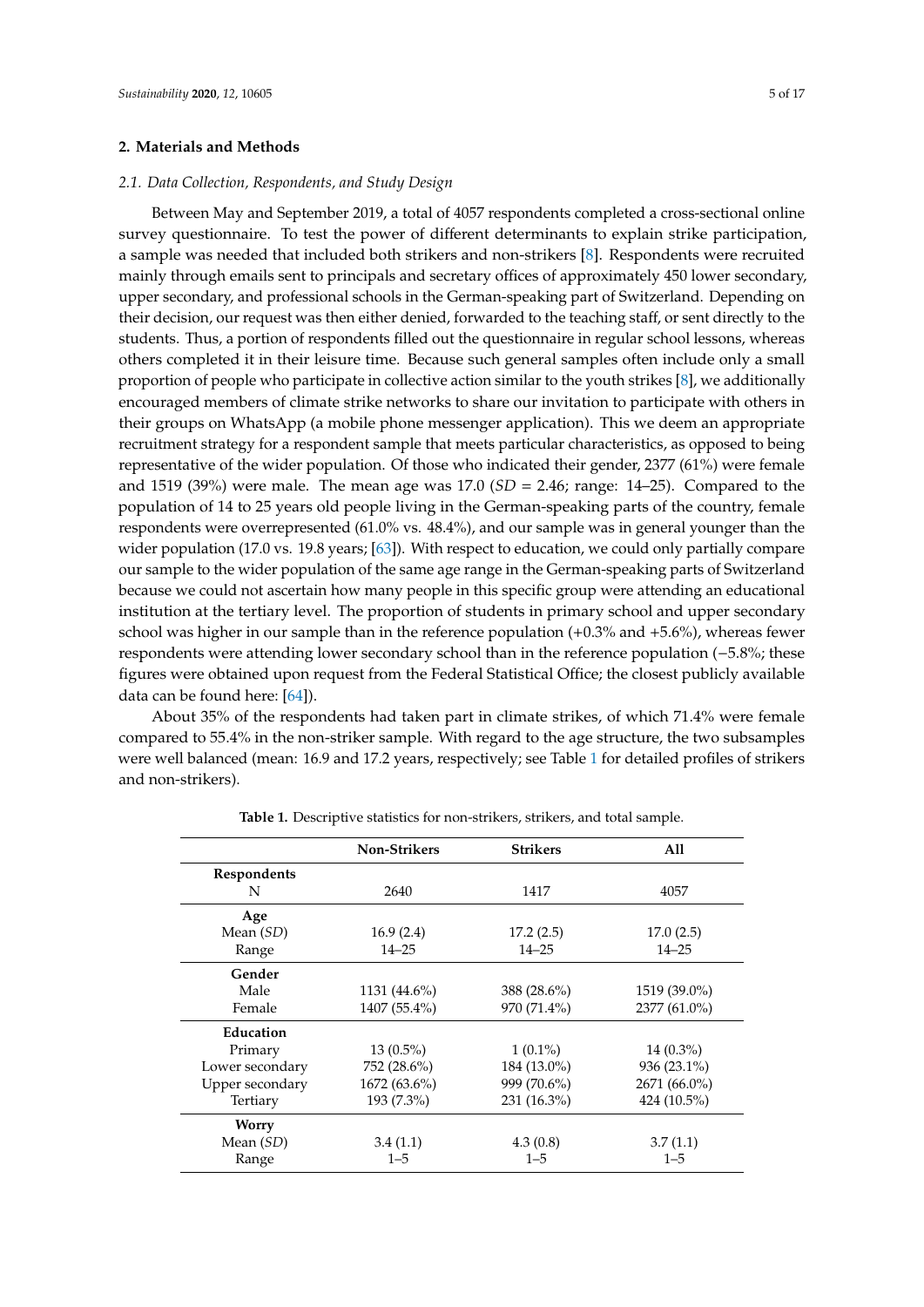<span id="page-5-0"></span>

|                         | <b>Non-Strikers</b> | <b>Strikers</b> | All         |
|-------------------------|---------------------|-----------------|-------------|
| <b>Severity</b>         |                     |                 |             |
| Mean (SD)               | 64.8 (19.9)         | 75.1 (13.6)     | 68.4 (18.6) |
| Range                   | $0 - 100$           | $0 - 100$       | $0 - 100$   |
| Urgency                 |                     |                 |             |
| Mean (SD)               | 4.1(1.5)            | 5.0(1.1)        | 4.4(1.4)    |
| Range                   | $1 - 6$             | $1 - 6$         | $1 - 6$     |
| Moral conviction        |                     |                 |             |
| Mean (SD)               | 4.6(1.1)            | 5.5(0.6)        | 4.9(1.1)    |
| Range                   | $1 - 6$             | $1 - 6$         | $1 - 6$     |
| Anger                   |                     |                 |             |
| Mean (SD)               | 4.0(1.3)            | 5.1(0.9)        | 4.4(1.3)    |
| Range                   | $1 - 6$             | $1 - 6$         | $1 - 6$     |
| Pride                   |                     |                 |             |
| Mean (SD)               | 3.7(1.2)            | 4.7(0.9)        | 4.0(1.2)    |
| Range                   | $1 - 6$             | $1 - 6$         | $1 - 6$     |
| <b>Efficacy beliefs</b> |                     |                 |             |
| Mean (SD)               | 4.1(1.1)            | 5.1(0.6)        | 4.4(1.1)    |
| Range                   | $1 - 6$             | $1 - 6$         | $1 - 6$     |
| Social identity         |                     |                 |             |
| Mean (SD)               | 3.0(1.2)            | 4.6(1.0)        | 3.5(1.4)    |
| Range                   | $1 - 6$             | $1 - 6$         | $1 - 6$     |

**Table 1.** *Cont*.

#### *2.2. Survey Design and Measures*

The survey questionnaire was designed to learn more about why young people participate in climate strikes. Respondents first indicated whether they had previously participated in any climate strikes. Then they answered questions related to risk perceptions, the social identity model of collective action [\[9\]](#page-11-7), and sociodemographic characteristics. Participants also answered questions on pro-environmental behaviours and motivations that are not included in the current study's analysis. Respondents took on average 15 min to answer the questions.

**Risk perceptions**. Three indicators measured risk perceptions: (1) *Worry* assesses the level of affective risk perception. We asked respondents how worried they were about climate change on a five-point Likert scale  $(1 = not at all worried, 5 = extremely worried [65]).$  $(1 = not at all worried, 5 = extremely worried [65]).$  $(1 = not at all worried, 5 = extremely worried [65]).$  For this question, respondents could also choose "Don't know," which we coded as a missing value. (2) *Severity* measures more cognitive aspects of risk perception. Respondents used a sliding scale (range: 0–100) to indicate how large they thought the negative effects of climate change would be "if we do not reduce greenhouse gas emissions soon." They indicated severity of impact for the following: where you live, in other parts of the world, for people your age, for future generations, and for plants and animals (Cronbach's  $\alpha = 0.83$ ; for survey measures using similar operationalizations, see [\[29,](#page-13-0)[66](#page-14-12)[,67\]](#page-14-13)). (3) *Urgency* was measured using the single item "Climate change is the most important problem we face at the moment"  $(1 = \text{strongly})$ disagree,  $6 =$  strongly agree).

**Moral convictions.** We used three items to assess moral convictions about the need to act on climate change (see [\[68\]](#page-14-14)). To make answering the questions easy, the items were phrased in concrete terms and were directly related to climate change (e.g., "We have a responsibility to protect the climate for future generations"; for a similar operationalization, see  $[69]$ ). The items were rated on a six-point Likert scale (1 = strongly disagree, 6 = strongly agree; Cronbach's  $\alpha$  = 0.85).

**Anger.** Respondents were asked to indicate their agreement with three statements about anger (e.g., "It annoys me greatly that politicians do so little for climate protection";  $1 =$  strongly disagree, 6 = strongly agree; Cronbach's  $\alpha$  = 0.82; for similar operationalizations, see [\[70–](#page-14-16)[72\]](#page-14-17)).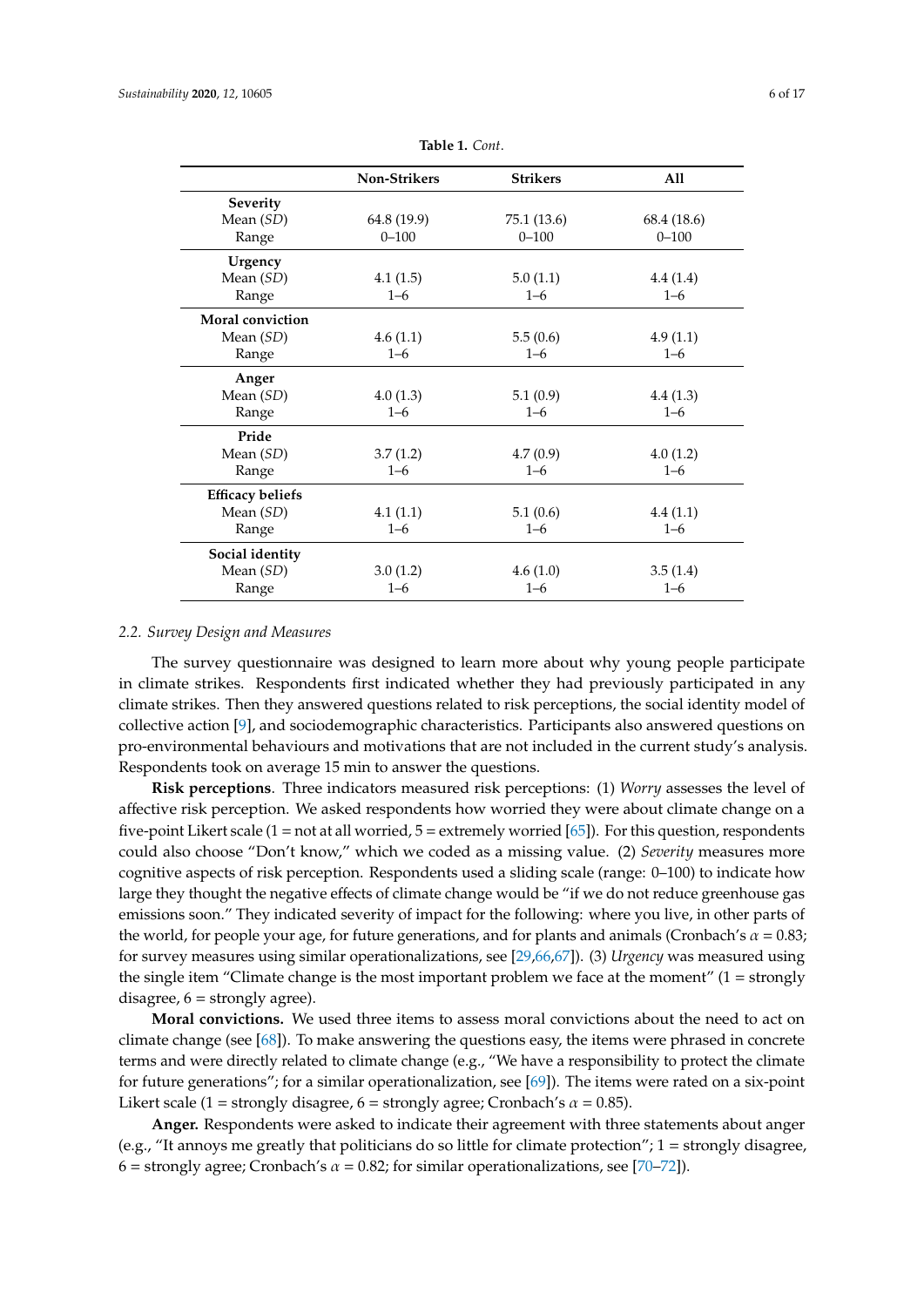**Perceived injustice.** Respondents indicated their level of agreement with three statements about injustice (e.g., "I find it unfair that those who are not responsible for climate change suffer";  $1 =$  strongly disagree,  $6 =$  strongly agree [\[69\]](#page-14-15)). To avoid problems with multicollinearity (see next section), we excluded this construct from the analyses.

**Pride.** Pride was assessed with three statements (e.g., "I am satisfied when I think of what the climate strikes have already achieved"; 1 = strongly disagree, 6 = strongly agree; Cronbach's  $\alpha$  = 0.88; for a similar operationalization, see [\[72\]](#page-14-17)).

**E**ffi**cacy beliefs.** The survey questionnaire assessed two types of efficacy beliefs that we treated as a single dimension (see next section): the first focused on the extent to which respondents believed that climate strikes were an effective strategy to address climate change (response efficacy). It included four statements (e.g., "Climate strikes can motivate private individuals to do more for climate protection"; 1 = strongly disagree,  $6$  = strongly agree; for a similar operationalization, see [\[73\]](#page-14-18)). Respondents then indicated how much they agreed with three statements referring to young people's ability to help advancing action on climate change (collective efficacy; e.g., "Together we as young people can see to it that more is done in Switzerland to protect the climate"; 1 = strongly disagree, 6 = strongly agree; Cronbach's  $\alpha$  = 0.91; for similar operationalizations, see [\[69](#page-14-15)[,74\]](#page-14-19)).

Social identity. Four statements were used to assess respondents' 'subjective sense of identification' [\[22\]](#page-12-10) (p. 505) with climate strikers (e.g., "I have a lot in common with young people who take part in climate strikes"; 1 = strongly disagree, 6 = strongly agree; Cronbach's  $\alpha$  = 0.89; for similar operationalizations, see [\[72](#page-14-17)[,75\]](#page-15-0)).

#### *2.3. Detecting and Addressing Multicollinearity*

To identify possible problems stemming from highly correlated predictors, we inspected the correlations between predictors (Table S1 in Supplementary Materials) and computed the variance inflation factor (VIF) for each. None of the predictors exceeded the commonly used VIF cut-off (>5), but the correlation coefficient between the two types of efficacy exceeded the cut-off of *r* = 0.80 [\[76\]](#page-15-1). Because several other ESIMCA predictors were also highly correlated ( $r s \geq 0.70$ ), we performed a series of maximum likelihood-based exploratory factor analyses with an oblique rotation (oblimin) to examine whether some of the ESIMCA predictors model should be combined.

In the first factor analysis, we set the number of factors to the number of constructs in the ESIMCA model. Of the seven resulting factors, five were theoretically meaningful (Table S2 in Supplementary Materials): Factor 1 included all but one of the efficacy items. Factor 2 included the four social identity items. Factor 3 was a mixture of anger and injustice items. Factor 4 included the three pride items. Factor 5 included the three moral conviction items. (Factor 6 included only one item with a substantial loading; Factor 7 had no items with substantial loadings.)

Next, we removed the two poorly structured factors (Factors 6 and 7). The resulting solution still had two factors that included items from different constructs. We decided to keep the first of these that included the efficacy beliefs (Factor 1, Table S3 in Supplementary Materials). However, for conceptual clarity, we removed the injustice items that were associated with the anger items (Factor 3, Table S3 in Supplementary Materials).

After these alterations and removal of one efficacy item, a conceptually clear structure with five factors was obtained; it was used for the main analyses of this article (Table S4 in Supplementary Materials; Kaiser-Meyer-Olkin (KMO) measure of sampling adequacy = 0.97; Bartlett's test of sphericity,  $\chi^2$  (190) = 59,904.09, *p* < 0.001; root mean square of the residuals [RMSR] = 0.01; Tucker-Lewis Index of factoring reliability (TLI) = 0.98, root mean square error of approximation [RMSEA] = 0.04). Note that for the sake of transparency, the Supplementary Materials also include a version of the main analysis (regression) that used the theoretically anticipated constructs instead of those derived from the factor analyses (Table S6 in Supplementary Materials).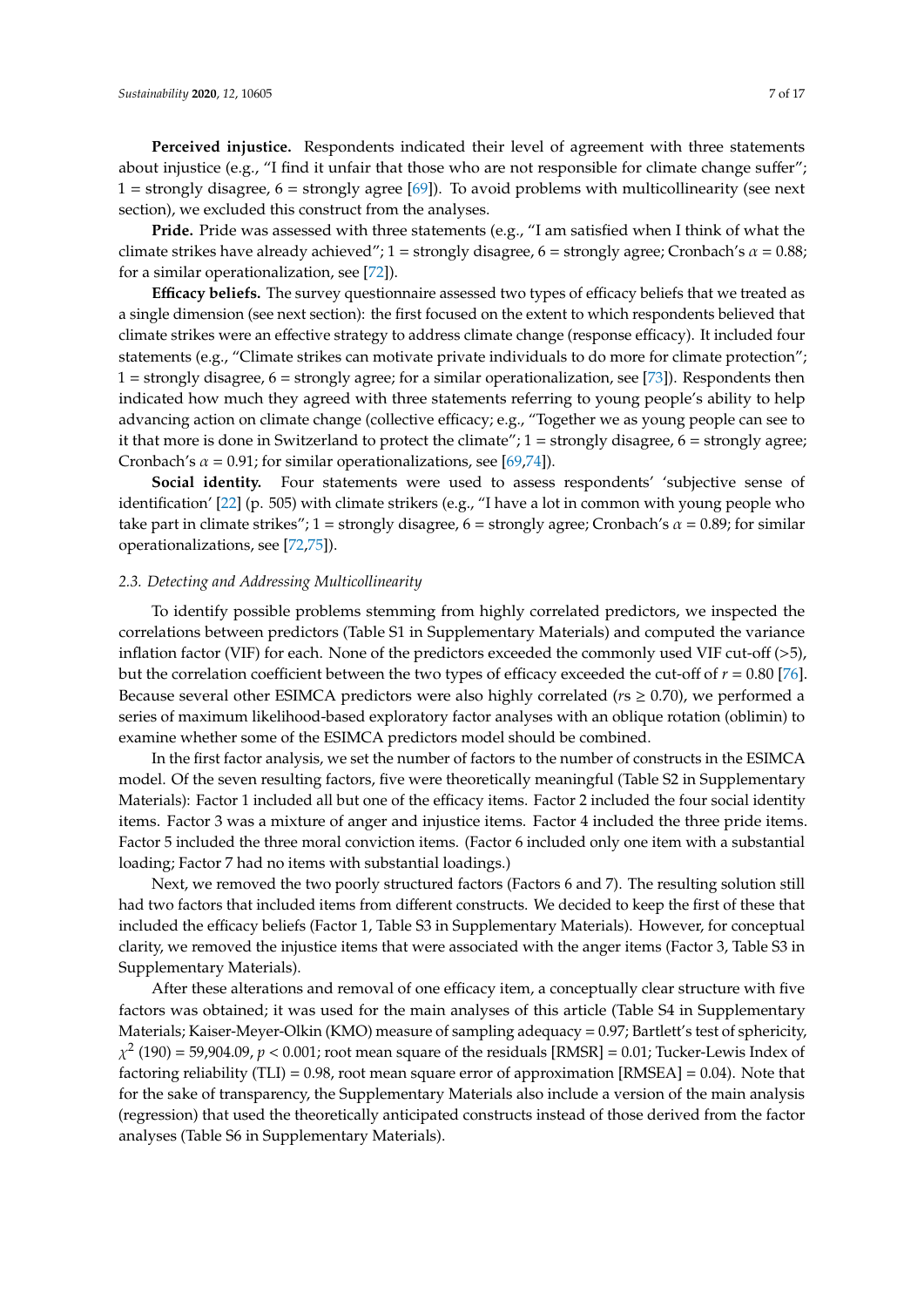#### *2.4. Statistical Analyses*

We constructed a series of separate logistic regression equations with four different blocks to predict participation in strikes. To be able to compare the relative importance of the explanatory variables, we standardized them prior to the analysis. The standardized coefficients (odds ratios) can be interpreted in a similar manner to those in ordinary least-square linear regressions, such that "one standard deviation increase in X is associated with a *b\*<sup>A</sup>* unit change in logit(Y)" [\[77\]](#page-15-2) (p. 1416). (A table with unstandardized odds ratios can be found in Table S5 in Supplementary Materials). The first regression model included sociodemographic variables (age, gender, education.) The second model consisted of the risk perception indicators worry, perceived severity, and urgency. The third model included the ESIMCA predictors moral conviction, anger, pride, efficacy beliefs, and social identity. Assessment of the second (risk perception) and third models separately allowed us to gauge their unique contribution to explaining strike participation. The fourth model incorporated all predictors described above in order to account for shared variance between them. For constructs assessed with several items, we used the arithmetic mean of all retained items. For those interested in finer-grained analyses, Table S7 in Supplementary Materials also includes the bivariate correlations between all individual construct items and participation in strikes. Overall, the correlations between individual items and participation were very similar to those that involved the aggregated constructs. All statistical tests were two-tailed. To conduct the analyses and prepare this article, we used the statistical software R and R studio [\[78](#page-15-3)[,79\]](#page-15-4) and several R packages [\[80–](#page-15-5)[87\]](#page-15-6).

# *2.5. Data Availability*

The data supporting the conclusions of this manuscript are available in the Open Science Framework, https://osf.io/[z5h3y.](https://osf.io/z5h3y)

## *2.6. Ethical Approval and Consent*

Ethical approval was granted by the departmental Research Ethics Committee of Author Adrian Brügger.

# **3. Results**

A first look at Table [1](#page-5-0) reveals that strikers tend to be more worried about climate change (*M* = 4.3, *SD* = 0.8 vs. *M* = 3.4, *SD* = 1.1) and perceive it as more severe (*M* = 75.1, *SD* = 13.6 vs. *M* = 64.8, *SD* = 19.9) and urgent (*M* = 5.0, *SD* = 1.1 vs. *M* = 4.1, *SD* = 1.5) than non-strikers. They also have stronger moral convictions ( $M = 5.5$ ,  $SD$  0.6 = vs.  $M = 4.6$ ,  $SD = 1.1$ ), report higher levels of anger (*M* = 5.1, *SD* 0.9 = vs. *M* = 4.0, *SD* = 1.3), pride (*M* = 4.7, *SD* = 0.9 vs. *M* = 3.7, *SD* = 1.2), efficacy beliefs  $(M = 5.1, SD = 0.6$  vs.  $M = 4.1, SD = 1.1$ ), and social identity than the non-strikers  $(M = 4.6, SD = 1.0$  vs.  $M = 3.0$ ,  $SD = 1.2$ ).

When used as explanatory variables, the sociodemographic variables uniquely explained 11% of the variance in strike participation. It was found that younger ( $\beta = -0.35$ ,  $SE = 0.05$ ,  $p < 0.001$ ), female  $(β = 0.31, SE = 0.04, p < 0.001)$ , and higher educated participants ( $β = 0.73, SE = 0.05, p < 0.001$ ) were more likely to participate (Table [2\)](#page-8-0). These patterns mirror previous research on perception of and action on climate change (e.g., [\[6\]](#page-11-5); for reviews, see [\[30,](#page-13-5)[88\]](#page-15-7)).

In the risk perception model, which explained more than twice as much variance as the sociodemographic variables (Pseudo  $R^2 = 0.26$ ), a person's level of worry about climate change best explained participation ( $\beta = 1.00$ ,  $SE = 0.06$ ,  $p < 0.001$ ). The other two risk variables—-perceived severity and urgency of climate change—-were also both positively associated with participation in strikes (β = 0.14, *SE* = 0.05,  $p$  < 0.01 and  $β$  = 0.20, *SE* = 0.05,  $p$  < 0.001).

The ESIMCA model accounted for almost half of the variance in strike participation (Pseudo  $R<sup>2</sup> = 0.47$ ). In this model, social identity was the construct that shared most variance with participation  $(\beta = 1.50, SE = 0.08, p < 0.001)$ . The second most powerful explanatory variable in the ESIMCA model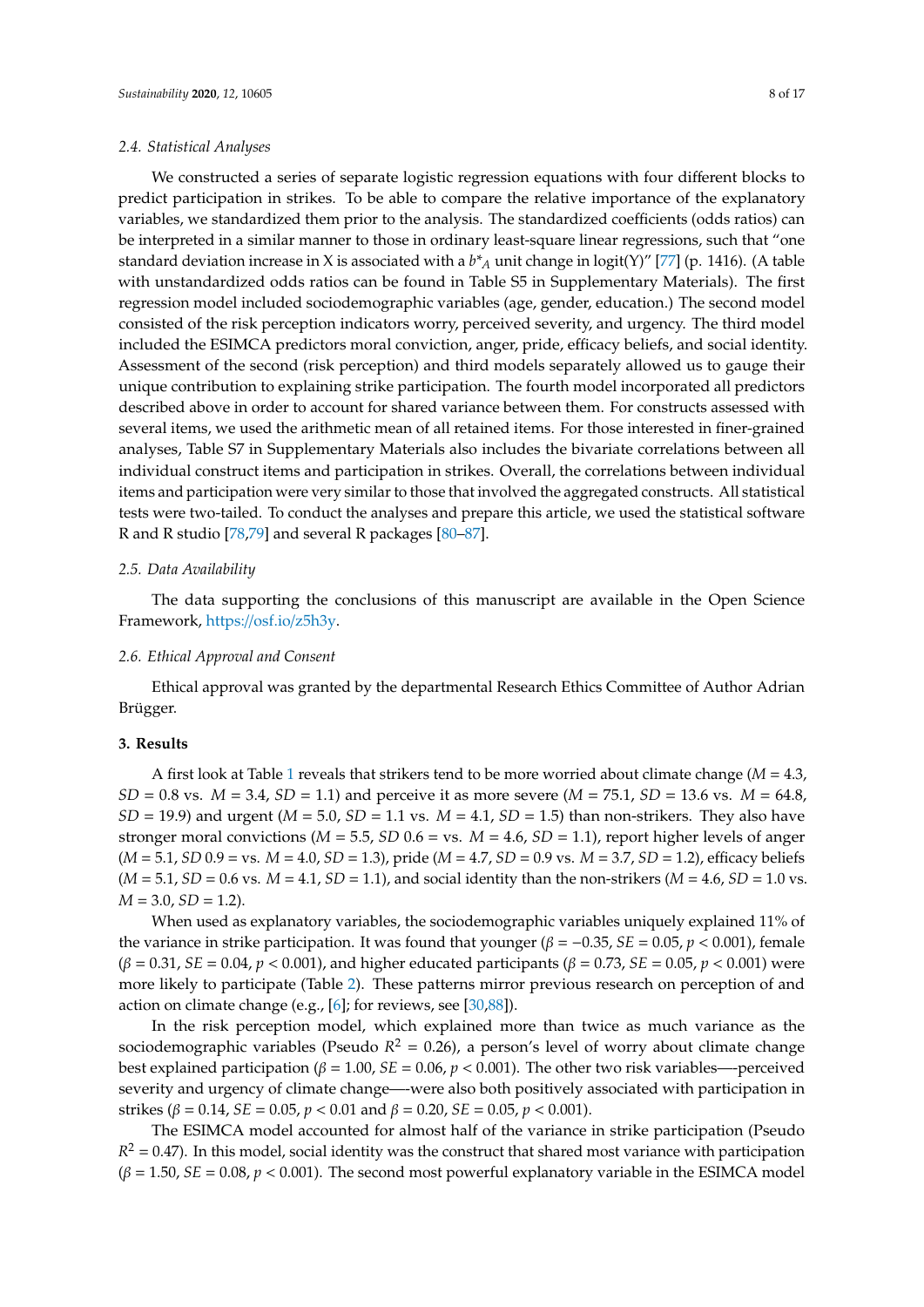was efficacy beliefs, which included (a) beliefs about how effective climate strikes are to raise awareness and increase efforts to mitigate climate change (response efficacy) and (b) beliefs about the extent to which young people are able to achieve these goals through joint efforts (group efficacy; these efficacy items were combined into a single construct because of their strong correlation; see Supplementary Materials). The stronger these beliefs were, the more the respondents tended to participate in strikes  $(\beta = 0.42, SE = 0.08, p < 0.001)$ . When compared against each other, the ESIMCA variables explained participation better than the risk perception variables (larger pseudo *R* <sup>2</sup> and smaller log likelihood and AIC, Table [2\)](#page-8-0).

<span id="page-8-0"></span>

|                              | r                         | Sociodemographic                | <b>Risk Perception</b>    | <b>ESIMCA</b>                | <b>Full Model</b>               |
|------------------------------|---------------------------|---------------------------------|---------------------------|------------------------------|---------------------------------|
| Age                          | $0.07***$<br>[0.04, 0.10] | $-0.35$ ***<br>$[-0.45, -0.25]$ |                           |                              | $-0.33$ ***<br>$[-0.46, -0.20]$ |
| Gender (ref:<br>male)        | $0.16***$<br>[0.13, 0.19] | $0.31***$<br>[0.24, 0.38]       |                           |                              | 0.02<br>$[-0.08, 0.11]$         |
| Education                    | $0.21***$<br>[0.18, 0.24] | $0.73***$<br>[0.62, 0.83]       |                           |                              | $0.59***$<br>[0.45, 0.72]       |
| Worry                        | $0.42***$<br>[0.39, 0.45] |                                 | $1.00***$<br>[0.90, 1.10] |                              | $0.37***$<br>[0.23, 0.51]       |
| Severity                     | $0.27***$<br>[0.24, 0.29] |                                 | $0.14**$<br>[0.04, 0.24]  |                              | $-0.22$ ***<br>$[-0.35, -0.09]$ |
| Urgency                      | $0.28***$<br>[0.25, 0.31] |                                 | $0.20***$<br>[0.10, 0.30] |                              | $-0.18$ ***<br>$[-0.31, -0.05]$ |
| Moral conviction             | $0.38***$<br>[0.35, 0.40] |                                 |                           | $-0.0002$<br>$[-0.16, 0.16]$ | $-0.06$<br>$[-0.25, 0.13]$      |
| Anger                        | $0.40***$<br>[0.37, 0.42] |                                 |                           | 0.12<br>$[-0.02, 0.26]$      | 0.08<br>$[-0.08, 0.24]$         |
| Pride                        | $0.39***$<br>[0.36, 0.41] |                                 |                           | 0.06<br>$[-0.07, 0.19]$      | 0.10<br>$[-0.05, 0.24]$         |
| <b>Efficacy beliefs</b>      | $0.46***$<br>[0.43, 0.48] |                                 |                           | $0.42***$<br>[0.26, 0.59]    | $0.52***$<br>[0.33, 0.70]       |
| Social identity              | $0.58***$<br>[0.56, 0.60] |                                 |                           | $1.50***$<br>[1.30, 1.60]    | $1.40***$<br>[1.20, 1.50]       |
| Observations                 |                           | 3873                            | 3718                      | 4030                         | 3563                            |
| Nagelkerke's<br>Pseudo $R^2$ |                           | 0.11                            | 0.26                      | 0.47                         | 0.50                            |
| Log likelihood               |                           | $-2352.00$                      | $-2051.00$                | $-1761.00$                   | $-1524.00$                      |
| AIC                          |                           | 4712.00                         | 4110.00                   | 3535.00                      | 3072.00                         |

| Table 2. Logistic regression models predicting participation $(0 = no; 1 = yes)$ in climate strikes. |  |  |  |
|------------------------------------------------------------------------------------------------------|--|--|--|
|------------------------------------------------------------------------------------------------------|--|--|--|

Note. Numbers in the upper part are standardized coefficients (odds ratios), except first column (*r*), which shows Pearson correlations between each construct and participation in strikes. The 95% confidence intervals are in square brackets. \*\* *p* < 0.01; \*\*\* *p* < 0.001. AIC = Akaike Information Criterion.

The full model—-where the explanatory power of each variable was assessed while holding all others constant—-explained 50% of the variance in strike participation. In this model, social identity as a striker explained by far the most variance in strike participation ( $\beta = 1.40$ ,  $SE = 0.08$ ,  $p < 0.001$ ). Level of formal education (β = 0.59, *SE* = 0.07, *p* < 0.001) and efficacy beliefs (β = 0.52, *SE* = 0.09, *p* < 0.001) were the second and third best constructs in explaining participation. Among risk perception variables, level of worry was strongly associated with participation (β = 0.37, *SE* = 0.07, *p* < 0.001). Moreover, younger respondents were more likely to participate than older ones (β = −0.33, *SE* = 0.07, *p* < 0.001).

In the full model, somewhat surprisingly, the sign of the coefficients of severity and urgency changed compared to the zero-order correlations and the risk perception model such that higher scores were *negatively* associated with the likelihood of participating in strikes. The sign reversals are most likely statistical artefacts caused by multicollinearity, the shared variance between these predictors, social identity, and strike participation.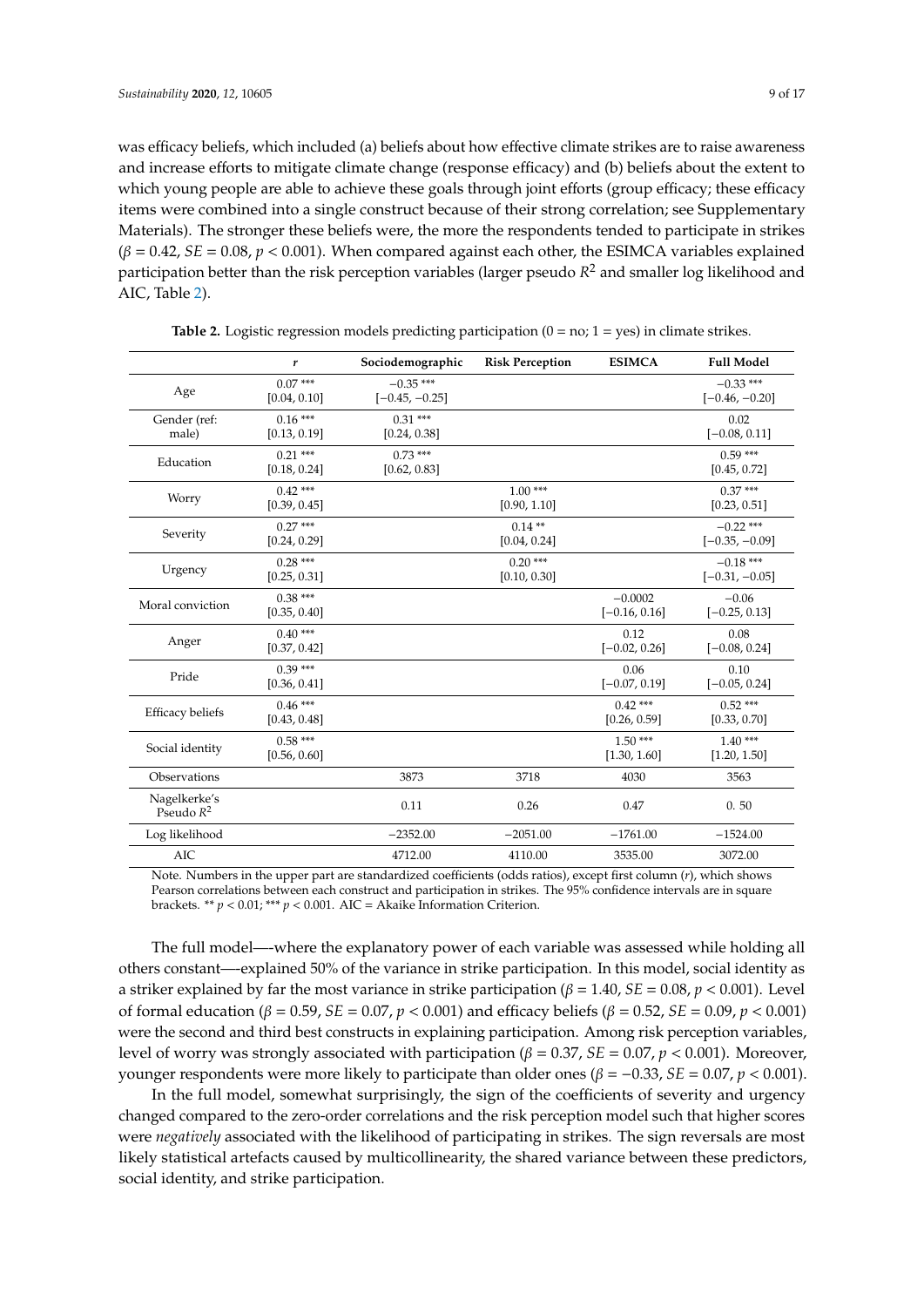## **4. Discussion**

These results provide strong evidence that there are two clear types of psychological processes that are related to participation in climate strikes. The more powerful of these is the degree to which one identifies with others who strike. The strong explanatory power of social identity suggests that this construct is important to a similar degree in the context of the current climate change strikes to other contexts of collective action, despite the distinct characteristics of youth strikes compared to other collective action movements [\[9,](#page-11-7)[22\]](#page-12-10). Second, participation in strikes is also related to risk perception, especially to worry (the affective component) and, to a lesser extent, to cognitive risk appraisals. The independent contributions of these theoretical frameworks highlight their relevance in understanding why young people strike and demand more action on climate change. Moreover, the explanatory power of all predictors together (Pseudo  $R^2 = 0.50$ ) was comparable to similar research or even larger (e.g., [\[89,](#page-15-8)[90\]](#page-15-9)); thus, our findings also highlight the usefulness of combining the two frameworks.

Our findings point to different pathways for future research. First, it may be necessary to expand and adapt theories of collective action to the context of climate change. Most research on collective action assumes the existence of at least one group with whom people identify to some extent, and typically assumes a direct conflict with a second group (for critical discussions of these assumptions, see [\[9](#page-11-7)[,20](#page-12-9)[,25\]](#page-12-13)). Although there are plausible in-groups and out-groups in the context of climate change (e.g., age groups, environmentalists vs. non-environmentalists, and nations that vary with respect to their contribution and vulnerability), research has yet to identify the groups that are theoretically and practically most relevant for those involved in activism. It is also not yet determined that a "perpetrator" out-group is a requirement for motivating collective action [\[20](#page-12-9)[,25\]](#page-12-13) (but see [\[10\]](#page-12-0), which suggests the presence of a victim vs. perpetrator narrative within the youth climate movement). Our findings would suggest that, for climate change, this is not necessarily so, although we must interpret the lack of a significant finding in the case of anger and moral conviction with some caution. Instead, and somewhat speculatively, it could be argued that in this context, collective action is mainly motivated by the shared goal to protect the climate and the wellbeing of future beings.

With respect to risk perception, recent work shows that to understand perceptions and actions related to climate change, it is important to look more closely at how climate change could be personally relevant [\[91–](#page-15-10)[93\]](#page-15-11). According to Wang and colleagues [\[93\]](#page-15-11), it is unlikely that people perceive risks directly; rather, climate change is seen as a threat to things about which people care. Put differently, to understand risk-based collective action, it is essential to examine whether there are particular "objects of care" (e.g., one's family, vulnerable people, certain species or places, values such as justice and equality [\[93\]](#page-15-11)) whose endangerment is particularly likely to lead to participation in strikes. Research by Fisher [\[52\]](#page-13-18) suggests that for committed young activists, concerns about nature and social justice are important here.

This leads directly to a broader question, namely, whether and how processes concerning risk perception and social identity are connected. Further research is required to explore whether people link climate risks to their own group, and whether these links in turn increase collective action tendencies (e.g., where strikers feel climate change poses a particular threat to young people with whom they identify). Conversely, risk perceptions have the potential to lead to collective action without necessarily involving one's group. For instance, people could be concerned about other entities, such as the natural world or particularly vulnerable people [\[45](#page-13-19)[,94\]](#page-15-12). Insights about the strength, causal direction, and boundary conditions of such relationships would advance our understanding of participation in collective action in the context of the complex social and ethical problem of climate change (for a more in-depth discussion of possible links between risk perceptions and social identity, see [\[25\]](#page-12-13)).

Our findings provide insights for those who seek to promote and maintain collective action. The importance of social identity suggests that making it as easy as possible for people to relate to a movement and identify with its members could be a fulcrum to facilitate participation in climate strikes and wider activism [\[95\]](#page-15-13). This could be achieved in part by developing inclusive movements that pursue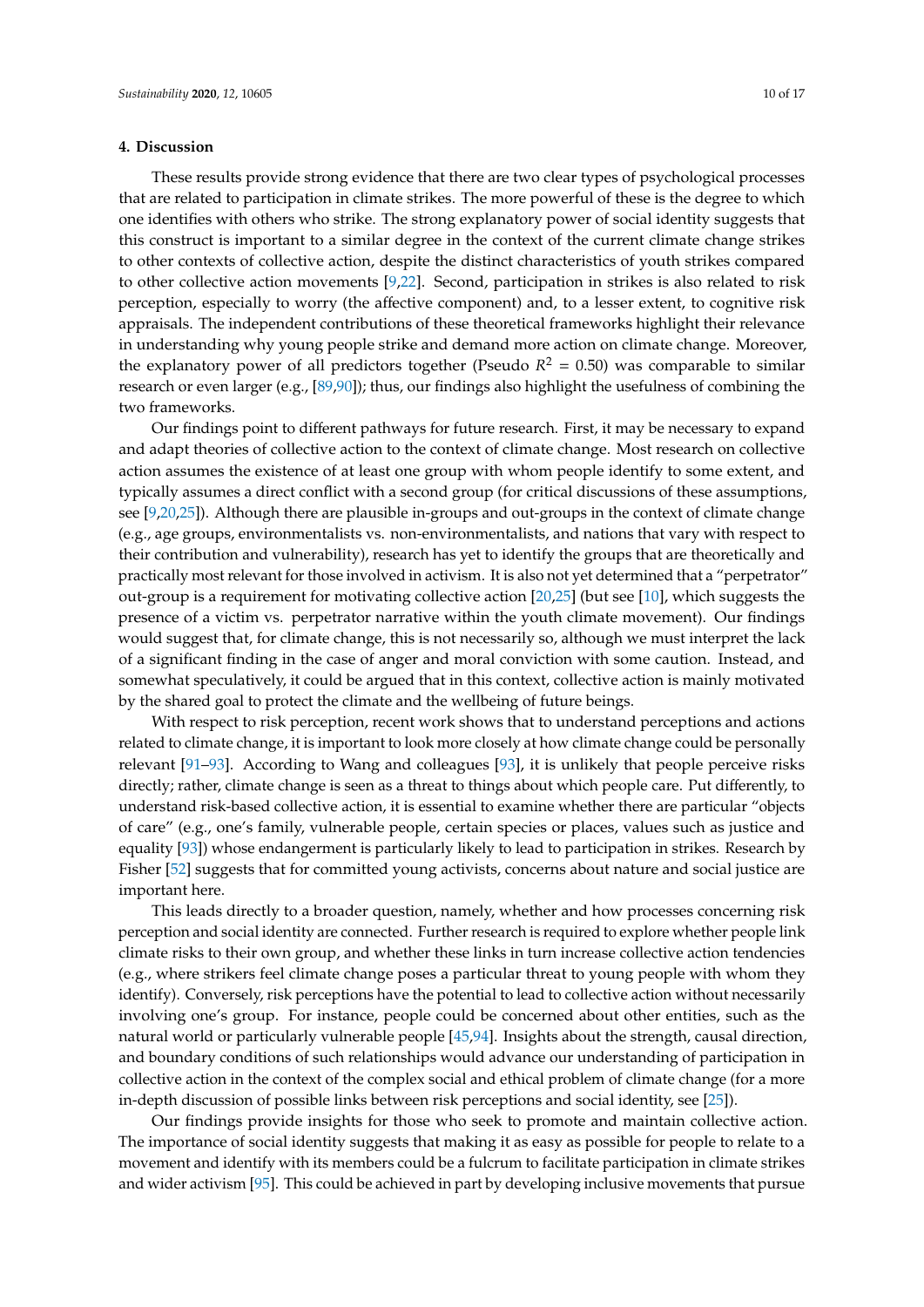goals that are in the interests of many, something that cannot be taken for granted (see e.g., the discussion about inclusiveness in the extinction rebellion movement [\[96\]](#page-15-14)). For social movements that prioritise high levels of participation, strategies to promote this may include participatory, consensus-oriented decision making [\[97\]](#page-15-15) and refraining from actions that certain groups or individuals deem too extreme or make them feel excluded or unwelcome [\[98](#page-16-0)[–100\]](#page-16-1). Creating inclusive movements may be easier among young people because their world-views—and corresponding positions on climate change [\[101\]](#page-16-2)—are typically less entrenched than those of older people [\[102](#page-16-3)[,103\]](#page-16-4). However, this notion will require further empirical evidence. Furthermore, the identified importance of risk perceptions and efficacy beliefs in the context of the youth climate strikes suggests that communicators should not shy away from highlighting risks alongside success stories and solutions; an honest recognition of problems caused by climate change is appropriate, if accompanied by efforts to promote collective efficacy [\[104–](#page-16-5)[106\]](#page-16-6). Such a dual communication strategy would seem to be necessary in order to avoid the possibility that people are hopeful but passive [\[107\]](#page-16-7) or complacent in light of past achievements [\[108\]](#page-16-8). In other words, an appropriate goal may be to make people aware that a greater level of action is sorely needed and

that their participation is part of an effective response that can help to bring about that action. Some possible limitations of the present research should be mentioned. First, there are questions around the generalizability of the findings. For one thing, the sample was not representative of young people in Switzerland. Women and respondents with more formal education were overrepresented. Representativeness is important when one wants to make claims about the prevalence of specific perceptions, beliefs, or attitudes in the population (e.g., "Most young people in Switzerland identify with people in the strike movements"). However, for studying relationships between psychological constructs, representativeness is less important as these typically hold across different segments of the population (e.g., higher levels of social identity should be associated with more activism irrespective of gender). Put differently, unrepresentative samples are typically unproblematic in terms of external validity (e.g., [\[109\]](#page-16-9)).

For another, it can be questioned to what extent the findings can be generalized to other countries. For instance, it is possible that vulnerability to climate change influences risk perceptions, or that different national contexts (e.g., politicization of climate change) affect the extent to which members from different groups can be mobilized to strike for more action. These possible boundary conditions again caution against generalizing findings related to the prevalence of perceptions and behaviours. However, the observed relationships between the constructs examined should hold in other socio-political contexts. In sum, there are limitations to the extent to which our findings can be generalized to the population at large and other countries. These certainly offer room for future research but are unlikely to represent a significant threat to the main findings of this study.

Another limitation that offers opportunities for future research concerns the causal relationships between the studied constructs. We used a cross-sectional design and examined how well different constructs could "explain" participation in strikes. However, alternative causal pathways are also plausible, including a bidirectional relationship between social identity and participation in strikes. For instance, it could be that participating in strikes makes the climate crisis more salient and increases risk perceptions, or that people enjoy the atmosphere during the events and develop a shared social identity with other strikers. As such, participating in strikes could also give rise to a strong social identity as a striker, which in turn heightens the likelihood of further participation. To better understand such causal relationships, future research could use experimental designs to manipulate key variables or longitudinal designs to track changes across time.

### **5. Conclusions**

The scale of climate change and the problems it presents for societies around the world are unprecedented. International youth climate strikes constitute a movement whose sudden growth has also been unprecedented. The presence of such peaceful grassroot movements has the potential to change societies [\[95\]](#page-15-13) and contribute to the implementation of the major transformations required to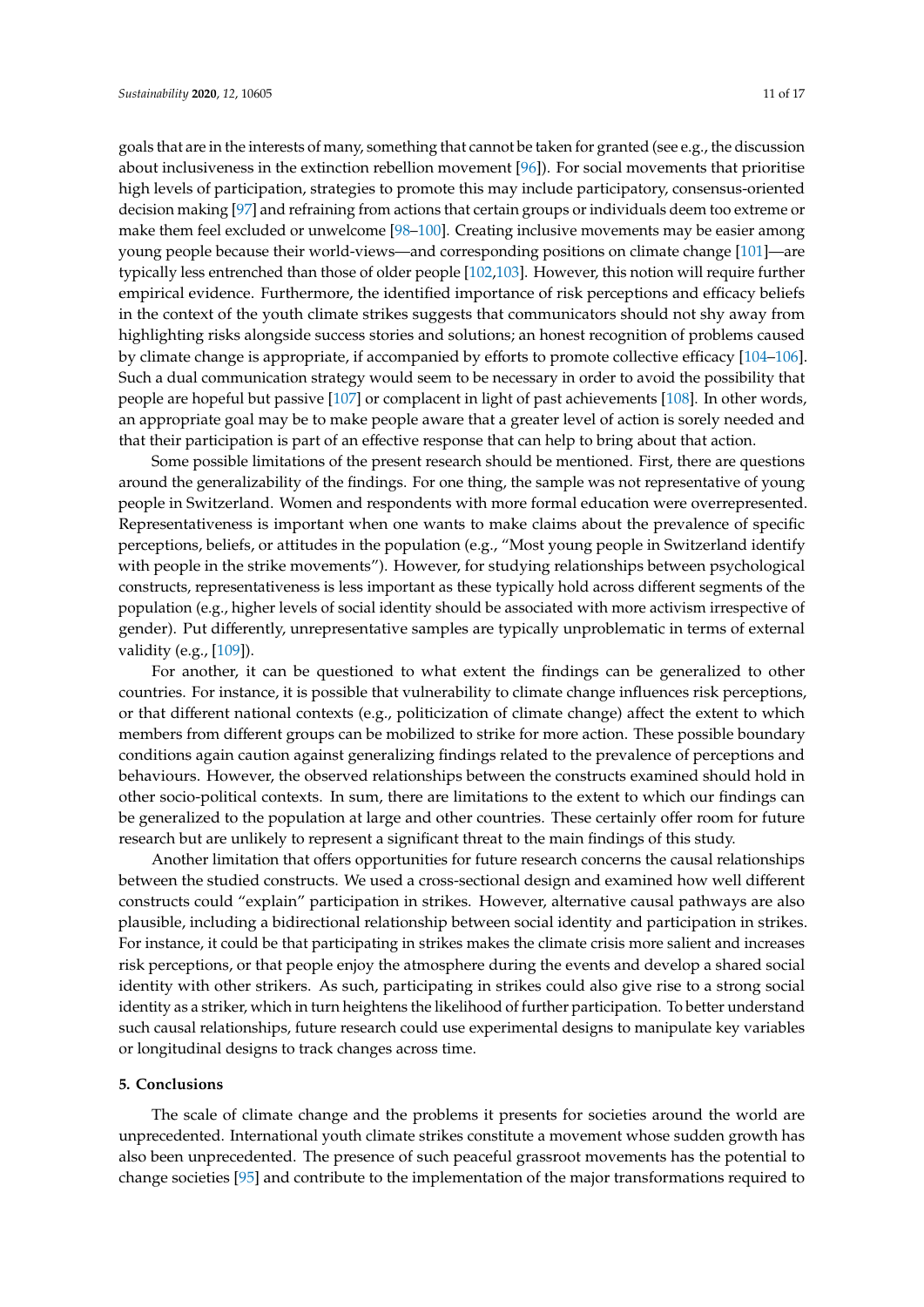limit global climate change [\[110\]](#page-16-10). Drawing on two hitherto separate lines of research—-risk perceptions and social identity-based approaches to collective action—-we have shown that both types of processes are associated with participation in youth strikes. As such, our research paves the way for a broader, more integrative understanding of collective action on climate change. The findings can benefit those interested in maintaining the current momentum of the youth strikes and help the strikes live up to their promise.

**Supplementary Materials:** The following are available online at http://[www.mdpi.com](http://www.mdpi.com/2071-1050/12/24/10605/s1)/2071-1050/12/24/10605/s1, Table S1: Zero-order correlations (Pearson) of predictor variables, Table S2: Factor analysis of all seven constructs related to the ESIMCA model, Table S3: Factor analysis of constructs related to the ESIMCA model with five factors, Table S4: Factor analysis of constructs related to the ESIMCA model with five factors as used in the main analyses of the article, Table S5: Logistic regression models explaining participation in climate strikes (unstandardized odds ratios), Table S6: Logistic regression models explaining participation in climate strikes using the theoretically anticipated constructs as predictors (instead of the empirically derived factors), Table S7: Zero-order correlations (Pearson) between individual items and participation in strikes.

**Author Contributions:** A.B. conceptualized and designed the study, analysed and interpreted the data, wrote the first draft of the manuscript, and revised it. M.G. contributed to the design of the study and organized the recruitment of the respondents. M.G., K.S. and S.B.C. contributed to, refined, and revised the paper. All authors have read and agreed to the published version of the manuscript.

**Funding:** This research received no external funding.

**Acknowledgments:** We are very grateful to all respondents for participating in our research. We also thank Anja Mühlemann and Alexandre Mösching for their statistical advice. We further thank five anonymous reviewers for their critical evaluation of an earlier version of this manuscript and their constructive criticism.

**Conflicts of Interest:** The authors declare no conflict of interest. The authors declare that the research was conducted in the absence of any commercial or financial relationships that could be construed as a potential conflict of interest.

# **References**

- <span id="page-11-0"></span>1. Hagedorn, G.; Kalmus, P.; Mann, M.; Vicca, S.; Van den Berge, J.; van Ypersele, J.-P.; Bourg, D.; Rotmans, J.; Kaaronen, R.; Rahmstorf, S.; et al. Concerns of young protesters are justified. *Science* **2019**, *364*, 139–140. [\[CrossRef\]](http://dx.doi.org/10.1126/science.aax3807)
- <span id="page-11-1"></span>2. Barasi, L. Guest Post: Polls Reveal Surge in Concern in UK about Climate Change. *Carbon Brief* **2019**. Available online: https://www.carbonbrief.org/[guest-post-rolls-reveal-surge-in-concern-in-uk-about-climate-change](https://www.carbonbrief.org/guest-post-rolls-reveal-surge-in-concern-in-uk-about-climate-change) (accessed on 29 November 2019).
- <span id="page-11-2"></span>3. Thackeray, S.J.; Robinson, S.A.; Smith, P.; Bruno, R.; Kirschbaum, M.U.F.; Bernacchi, C.; Byrne, M.; Cheung, W.; Cotrufo, M.F.; Gienapp, P.; et al. Civil disobedience movements such as School Strike for the Climate are raising public awareness of the climate change emergency. *Glob. Chang. Biol.* **2020**, *26*, 1042–1044. [\[CrossRef\]](http://dx.doi.org/10.1111/gcb.14978) [\[PubMed\]](http://www.ncbi.nlm.nih.gov/pubmed/31971648)
- <span id="page-11-3"></span>4. Dennison, J. Europe's Greens Are on Fire... and It's Not Just Because of the Sweltering Heat. *The Guardian*, 28 July 2019. Available online: https://[www.theguardian.com](https://www.theguardian.com/commentisfree/2019/jul/28/europe-greens-on-fire-and-not-just-because-of-sweltering-heat)/commentisfree/2019/jul/28/europe-greens-on[fire-and-not-just-because-of-sweltering-heat](https://www.theguardian.com/commentisfree/2019/jul/28/europe-greens-on-fire-and-not-just-because-of-sweltering-heat) (accessed on 13 February 2020).
- <span id="page-11-4"></span>5. Sundblad, E.-L.; Biel, A.; Gärling, T. Intention to change activities that reduce carbon dioxide emissions related to worry about global climate change consequences. *Eur. Rev. Appl. Psychol. Rev. Eur. Psychol. Appl.* **2014**, *64*, 13–17. [\[CrossRef\]](http://dx.doi.org/10.1016/j.erap.2011.12.001)
- <span id="page-11-5"></span>6. Xie, B.; Brewer, M.B.; Hayes, B.K.; McDonald, R.I.; Newell, B.R. Predicting climate change risk perception and willingness to act. *J. Environ. Psychol.* **2019**, *65*, 101331. [\[CrossRef\]](http://dx.doi.org/10.1016/j.jenvp.2019.101331)
- <span id="page-11-6"></span>7. Fisher, D.R. *American Resistance: From the Women's March to the Blue Wave*; Columbia University Press: New York, NY, USA, 2019; ISBN 978-0-231-54739-0.
- <span id="page-11-8"></span>8. Giugni, M.; Grasso, M.T. *Street Citizens: Protest Politics and Social Movement Activism in the Age of Globalization*; Cambridge University Press: Cambridge, UK, 2019; ISBN 978-1-108-47590-7.
- <span id="page-11-7"></span>9. van Zomeren, M.; Kutlaca, M.; Turner-Zwinkels, F. Integrating who "we" are with what "we" (will not) stand for: A further extension of the Social Identity Model of Collective Action. *Eur. Rev. Soc. Psychol.* **2018**, *29*, 122–160. [\[CrossRef\]](http://dx.doi.org/10.1080/10463283.2018.1479347)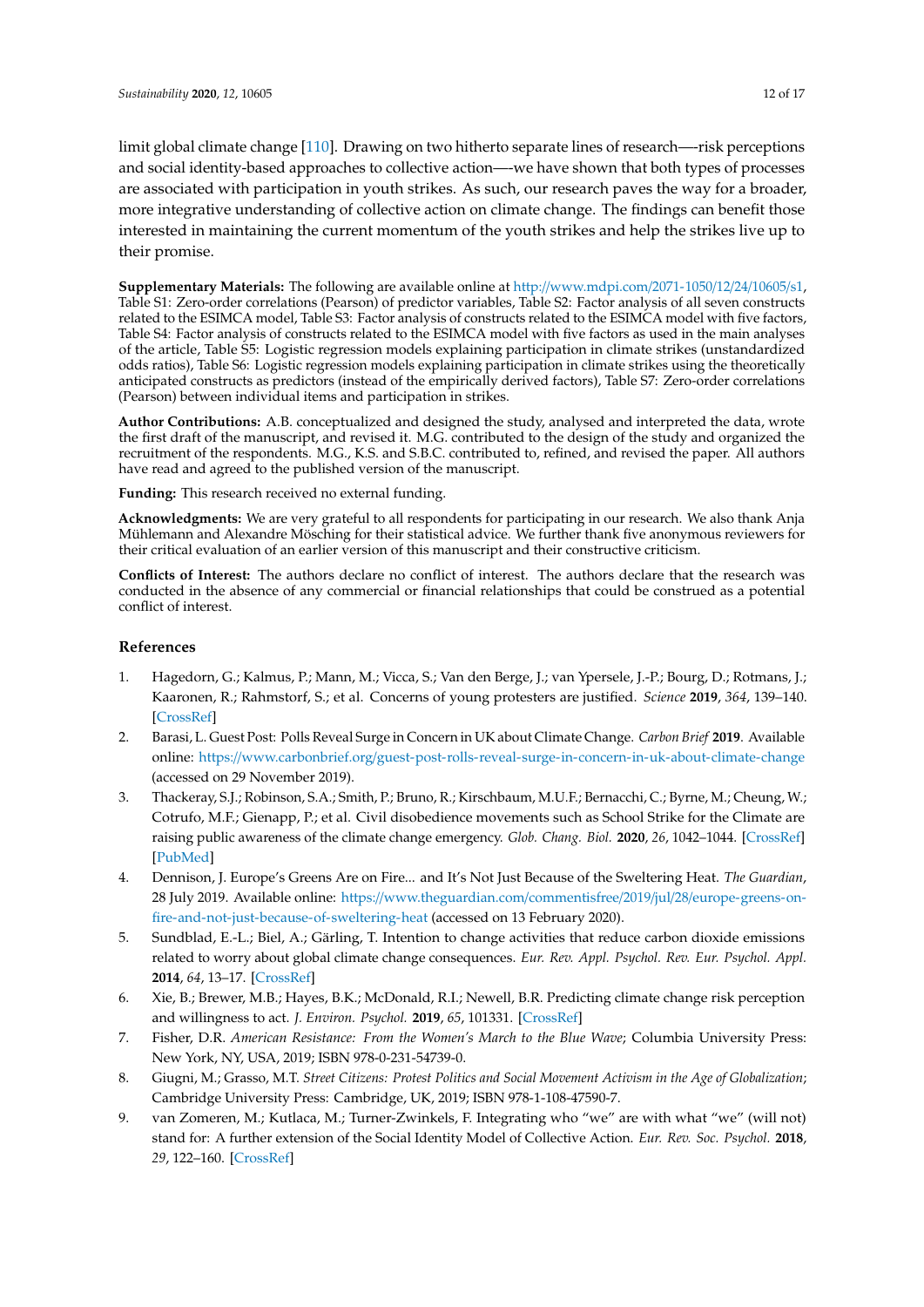- <span id="page-12-0"></span>10. Han, H.; Ahn, S.W. Youth mobilization to stop global climate change: Narratives and impact. *Sustainability* **2020**, *12*, 4127. [\[CrossRef\]](http://dx.doi.org/10.3390/su12104127)
- 11. van Stekelenburg, J.; Klandermans, B. Individuals in movements: A social psychology of contention. In *Handbook of Social Movements across Disciplines*; Roggeband, C., Klandermans, B., Eds.; Springer: Cham, Switzerland, 2017; pp. 103–139. ISBN 978-3-319-57648-0.
- <span id="page-12-1"></span>12. van Zomeren, M.; Postmes, T.; Spears, R. On conviction's collective consequences: Integrating moral conviction with the social identity model of collective action. *Br. J. Soc. Psychol.* **2012**, *51*, 52–71. [\[CrossRef\]](http://dx.doi.org/10.1111/j.2044-8309.2010.02000.x)
- <span id="page-12-2"></span>13. Wahlström, M.; Kocyba, P.; De Vydt, M.; De Moor, J. Protest for a Future: Composition, Mobilization and Motives of the Participants in Fridays for Future Climate Protests on 15 March 2019 in 13 European Cities. 2019. Available online: https://eprints.keele.ac.uk/6571/7/[20190709\\_Protest%20for%20a%20future\\_GCS%](https://eprints.keele.ac.uk/6571/7/20190709_Protest%20for%20a%20future_GCS%20Descriptive%20Report.pdf) [20Descriptive%20Report.pdf](https://eprints.keele.ac.uk/6571/7/20190709_Protest%20for%20a%20future_GCS%20Descriptive%20Report.pdf) (accessed on 13 February 2020).
- <span id="page-12-3"></span>14. De Moor, J.; Uba, K.; Wahlström, M.; Wennerhag, M.; De Vydt, M. Protest for a Future II: Composition, Mobilization and Motives of the Participants in Fridays for Future Climate Protests on 20–27 September 2019 in 19 Cities around the World. 2020. Available online: https://[gup.ub.gu.se](https://gup.ub.gu.se/publication/290509)/publication/290509 (accessed on 13 February 2020).
- <span id="page-12-4"></span>15. GFS Bern. *Sensibilität in Klimafragen Führt zu Demonstrationen, Nicht Aber zu Besonders Klimafreundlichen Verhalten [Sensitivity to Climate Issues Leads to Demonstrations, but not to Particularly Climate-Friendly Behaviour]*; GFS Bern: Bern, Switzerland, 2019; pp. 1–8.
- <span id="page-12-5"></span>16. SINUS. *Die Jugend in Deutschland ist Wütend: Sie Fühlt Sich Beim Klimaschutz im Stich Gelassen [Young People in Germany are Angry: They Feel Abandoned When it Comes to Climate Protection]*; SINUS: Heidelberg, Germany, 2019; pp. 1–12. Available online: https://[www.sinus-institut.de](https://www.sinus-institut.de/fileadmin/user_data/sinus-intranet/News_Bilder/Klimaschutz/Pressematerialien_Jugend_Fridays_for_Future_und_Klimaschutz_SINUS-Institut.pdf)/fileadmin/user\_data/sinus-intranet/News\_ Bilder/Klimaschutz/[Pressematerialien\\_Jugend\\_Fridays\\_for\\_Future\\_und\\_Klimaschutz\\_SINUS-Institut.pdf](https://www.sinus-institut.de/fileadmin/user_data/sinus-intranet/News_Bilder/Klimaschutz/Pressematerialien_Jugend_Fridays_for_Future_und_Klimaschutz_SINUS-Institut.pdf) (accessed on 10 December 2019).
- <span id="page-12-6"></span>17. Earl, J.; Maher, T.V.; Elliott, T. Youth, activism, and social movements. *Sociol. Compass* **2017**, *11*, e12465. [\[CrossRef\]](http://dx.doi.org/10.1111/soc4.12465)
- <span id="page-12-7"></span>18. Leiserowitz, A.; Maibach, E.; Rosenthal, S.; Kotcher, J.; Bergquist, P.; Gustafson, A.; Ballew, M.; Goldberg, M. *Climate Activism: Beliefs, Attitudes, and Behaviors*; Yale Program on Climate Change Communication: New Haven, CT, USA, 2019; pp. 1–38. Available online: https://[climatecommunication.yale.edu](https://climatecommunication.yale.edu/wp-content/uploads/2020/02/global-warming-activism-november-2019.pdf)/wp-content/ uploads/2020/02/[global-warming-activism-november-2019.pdf](https://climatecommunication.yale.edu/wp-content/uploads/2020/02/global-warming-activism-november-2019.pdf) (accessed on 16 November 2020).
- <span id="page-12-8"></span>19. Landmann, H.; Rohmann, A. Being moved by protest: Collective efficacy beliefs and injustice appraisals enhance collective action intentions for forest protection via positive and negative emotions. *J. Environ. Psychol.* **2020**, *71*, 101491. [\[CrossRef\]](http://dx.doi.org/10.1016/j.jenvp.2020.101491)
- <span id="page-12-9"></span>20. Bamberg, S.; Rees, J.H.; Schulte, M. Environmental protection through societal change: What psychology knows about collective climate action—And what it needs to find out. In *Psychology and Climate Change*; Clayton, S., Manning, C., Eds.; Academic Press: Cambridge, MA, USA, 2018; pp. 185–213. ISBN 978- 0-12-813130-5.
- 21. Klandermans, P.G. *The Social Psychology of Protest*; Blackwell: Oxford, UK, 1997.
- <span id="page-12-10"></span>22. van Zomeren, M.; Postmes, T.; Spears, R. Toward an integrative social identity model of collective action: A quantitative research synthesis of three socio-psychological perspectives. *Psychol. Bull.* **2008**, *134*, 504–535. [\[CrossRef\]](http://dx.doi.org/10.1037/0033-2909.134.4.504)
- <span id="page-12-12"></span><span id="page-12-11"></span>23. Skitka, L.J. The psychology of moral conviction. *Soc. Personal. Psychol. Compass* **2010**, *4*, 267–281. [\[CrossRef\]](http://dx.doi.org/10.1111/j.1751-9004.2010.00254.x)
- 24. van Zomeren, M. Four core social-psychological motivations to undertake collective action. *Soc. Personal. Psychol. Compass* **2013**, *7*, 378–388. [\[CrossRef\]](http://dx.doi.org/10.1111/spc3.12031)
- <span id="page-12-13"></span>25. Fritsche, I.; Barth, M.; Jugert, P.; Masson, T.; Reese, G. A social identity model of pro-environmental action (SIMPEA). *Psychol. Rev.* **2018**, *125*, 245–269. [\[CrossRef\]](http://dx.doi.org/10.1037/rev0000090) [\[PubMed\]](http://www.ncbi.nlm.nih.gov/pubmed/29265852)
- <span id="page-12-14"></span>26. McFarland, S.; Webb, M.; Brown, D. All humanity is my ingroup: A measure and studies of identification with all humanity. *J. Pers. Soc. Psychol.* **2012**, *103*, 830–853. [\[CrossRef\]](http://dx.doi.org/10.1037/a0028724)
- <span id="page-12-15"></span>27. Renn, O. Three decades of risk research: Accomplishments and new challenges. *J. Risk Res.* **1998**, *1*, 49–71. [\[CrossRef\]](http://dx.doi.org/10.1080/136698798377321)
- <span id="page-12-16"></span>28. Slovic, P.; Fischhoff, B.; Lichtenstein, S. Characterizing perceived risk. In *Perilous Progress: Technology as a Hazard*; Kates, R.W., Hohenemser, C., Kasperson, J.X., Eds.; Westview Press: Boulder, CO, USA, 1985; pp. 92–125.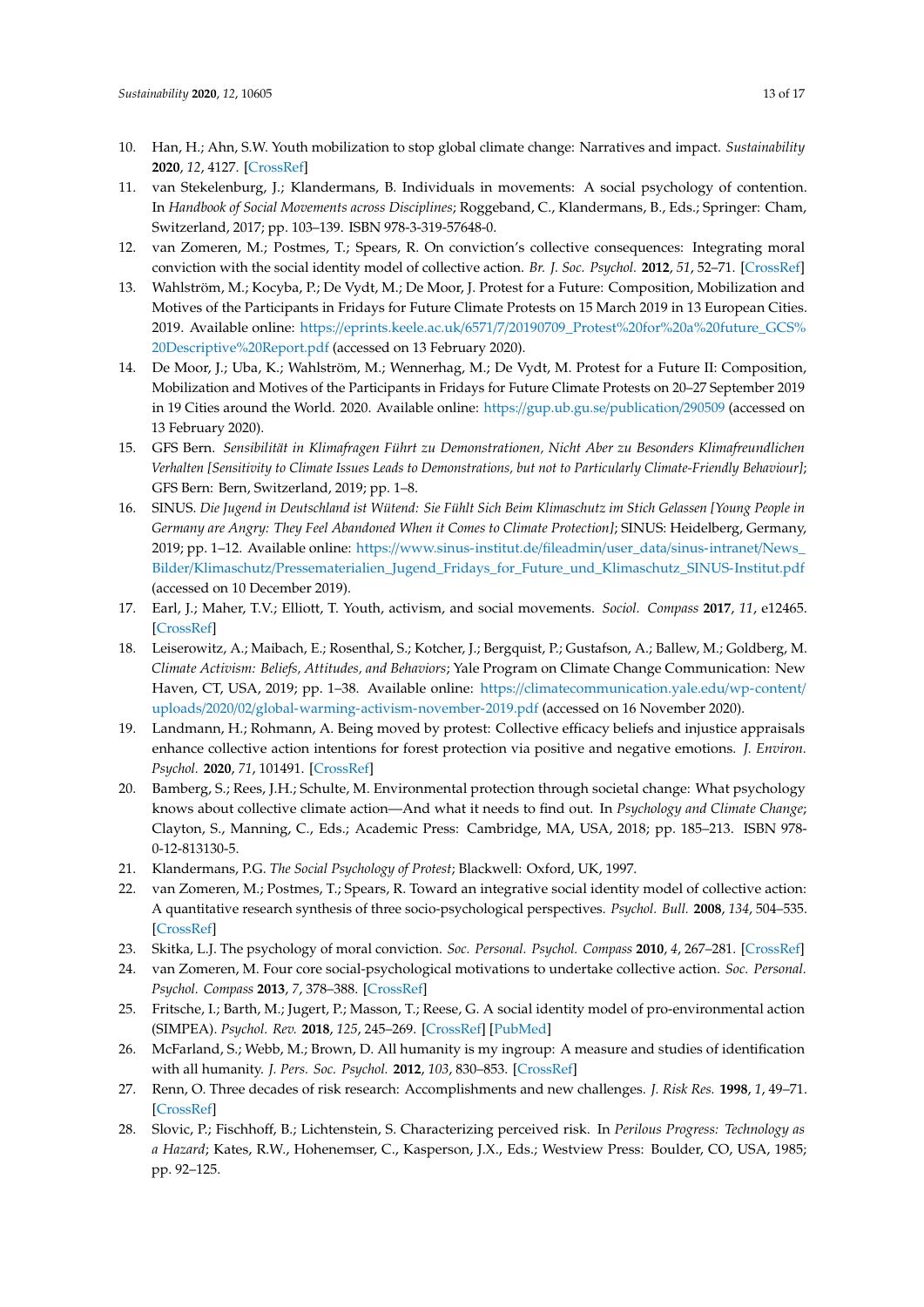- <span id="page-13-0"></span>29. Leiserowitz, A. Climate change risk perception and policy preferences: The role of affect, imagery, and values. *Clim. Chang.* **2006**, *77*, 45–72. [\[CrossRef\]](http://dx.doi.org/10.1007/s10584-006-9059-9)
- <span id="page-13-5"></span>30. van der Linden, S.L. The social-psychological determinants of climate change risk perceptions: Towards a comprehensive model. *J. Environ. Psychol.* **2015**, *41*, 112–124. [\[CrossRef\]](http://dx.doi.org/10.1016/j.jenvp.2014.11.012)
- 31. Bostrom, A.; Hayes, A.L.; Crosman, K.M. Efficacy, action, and support for reducing climate change risks. *Risk Anal.* **2019**, *39*, 805–828. [\[CrossRef\]](http://dx.doi.org/10.1111/risa.13210)
- 32. Brügger, A.; Morton, T.A.; Dessai, S. Hand in hand: Public endorsement of climate change mitigation and adaptation. *PLoS ONE* **2015**, *10*, e0124843. [\[CrossRef\]](http://dx.doi.org/10.1371/journal.pone.0124843)
- <span id="page-13-3"></span>33. Lee, T.M.; Markowitz, E.M.; Howe, P.D.; Ko, C.-Y.; Leiserowitz, A.A. Predictors of public climate change awareness and risk perception around the world. *Nat. Clim. Chang.* **2015**, *5*, 1014–1020. [\[CrossRef\]](http://dx.doi.org/10.1038/nclimate2728)
- 34. Poortinga, W.; Whitmarsh, L.; Steg, L.; Böhm, G.; Fisher, S. Climate change perceptions and their individual-level determinants: A cross-European analysis. *Glob. Environ. Chang.* **2019**, *55*, 25–35. [\[CrossRef\]](http://dx.doi.org/10.1016/j.gloenvcha.2019.01.007)
- 35. Shi, J.; Visschers, V.H.M.; Siegrist, M.; Arvai, J. Knowledge as a driver of public perceptions about climate change reassessed. *Nat. Clim. Chang.* **2016**, *6*, 2997. [\[CrossRef\]](http://dx.doi.org/10.1038/nclimate2997)
- <span id="page-13-1"></span>36. Smith, N.; Leiserowitz, A. The role of emotion in global warming policy support and opposition. *Risk Anal.* **2014**, *34*, 937–948. [\[CrossRef\]](http://dx.doi.org/10.1111/risa.12140) [\[PubMed\]](http://www.ncbi.nlm.nih.gov/pubmed/24219420)
- <span id="page-13-2"></span>37. Doran, R.; Böhm, G.; Pfister, H.-R.; Steentjes, K.; Pidgeon, N. Consequence evaluations and moral concerns about climate change: Insights from nationally representative surveys across four European countries. *J. Risk Res.* **2019**, *22*, 610–626. [\[CrossRef\]](http://dx.doi.org/10.1080/13669877.2018.1473468)
- <span id="page-13-4"></span>38. O'Connor, R.E.; Bord, R.J.; Fisher, A. Risk perceptions, general environmental beliefs, and willingness to address climate change. *Risk Anal.* **1999**, *19*, 461–471. [\[CrossRef\]](http://dx.doi.org/10.1111/j.1539-6924.1999.tb00421.x)
- <span id="page-13-6"></span>39. Demski, C.; Capstick, S.B.; Pidgeon, N.; Sposato, R.G.; Spence, A. Experience of extreme weather affects climate change mitigation and adaptation responses. *Clim. Chang.* **2017**, *140*, 149–164. [\[CrossRef\]](http://dx.doi.org/10.1007/s10584-016-1837-4)
- <span id="page-13-7"></span>40. Ogunbode, C.A.; Demski, C.; Capstick, S.B.; Sposato, R.G. Attribution matters: Revisiting the link between extreme weather experience and climate change mitigation responses. *Glob. Environ. Chang.* **2019**, *54*, 31–39. [\[CrossRef\]](http://dx.doi.org/10.1016/j.gloenvcha.2018.11.005)
- <span id="page-13-8"></span>41. Eitzinger, A.; Binder, C.R.; Meyer, M.A. Risk perception and decision-making: Do farmers consider risks from climate change? *Clim. Chang.* **2018**, *151*, 507–524. [\[CrossRef\]](http://dx.doi.org/10.1007/s10584-018-2320-1)
- <span id="page-13-9"></span>42. Renn, O. The social amplification/attenuation of risk framework: Application to climate change. *Wiley Interdiscip. Rev. Clim. Chang.* **2011**, *2*, 154–169. [\[CrossRef\]](http://dx.doi.org/10.1002/wcc.99)
- <span id="page-13-10"></span>43. Steg, L.; Sievers, I. Cultural theory and individual perceptions of environmental risks. *Environ. Behav.* **2000**, *32*, 250–269. [\[CrossRef\]](http://dx.doi.org/10.1177/00139160021972513)
- <span id="page-13-11"></span>44. Bouman, T.; Verschoor, M.; Albers, C.J.; Böhm, G.; Fisher, S.D.; Poortinga, W.; Whitmarsh, L.; Steg, L. When worry about climate change leads to climate action: How values, worry and personal responsibility relate to various climate actions. *Glob. Environ. Chang.* **2020**, *62*, 102061. [\[CrossRef\]](http://dx.doi.org/10.1016/j.gloenvcha.2020.102061)
- <span id="page-13-19"></span>45. Howell, R.A. It's not (just) "the environment, stupid!" Values, motivations, and routes to engagement of people adopting lower-carbon lifestyles. *Glob. Environ. Chang.* **2013**, *23*, 281–290. [\[CrossRef\]](http://dx.doi.org/10.1016/j.gloenvcha.2012.10.015)
- <span id="page-13-12"></span>46. Wolf, J.; Moser, S.C. Individual understandings, perceptions, and engagement with climate change: Insights from in-depth studies across the world. *Wiley Interdiscip. Rev. Clim. Chang.* **2011**, *2*, 547–569. [\[CrossRef\]](http://dx.doi.org/10.1002/wcc.120)
- <span id="page-13-13"></span>47. Corner, A.; Roberts, O.; Chiari, S.; Völler, S.; Mayrhuber, E.S.; Mandl, S.; Monson, K. How do young people engage with climate change? The role of knowledge, values, message framing, and trusted communicators. *Wiley Interdiscip. Rev. Clim. Chang.* **2015**, *6*, 523–534. [\[CrossRef\]](http://dx.doi.org/10.1002/wcc.353)
- <span id="page-13-14"></span>48. Lee, K.; Gjersoe, N.; O'Neill, S.; Barnett, J. Youth perceptions of climate change: A narrative synthesis. *WIREs Clim. Chang.* **2020**, *11*, e641. [\[CrossRef\]](http://dx.doi.org/10.1002/wcc.641)
- <span id="page-13-15"></span>49. Nesdale, D.; Flesser, D. Social identity and the development of children's group attitudes. *Child Dev.* **2001**, *72*, 506–517. [\[CrossRef\]](http://dx.doi.org/10.1111/1467-8624.00293)
- <span id="page-13-16"></span>50. Eating Better. *2019 Youth Survey*; YouGov: London, UK, 2019; pp. 1–9. Available online: https://[www.eating](https://www.eating-better.org/uploads/Documents/2019/Youth%20Survey%20slide%20overview%20final.pdf)better.org/uploads/Documents/2019/[Youth%20Survey%20slide%20overview%20final.pdf](https://www.eating-better.org/uploads/Documents/2019/Youth%20Survey%20slide%20overview%20final.pdf) (accessed on 25 September 2020).
- <span id="page-13-17"></span>51. Ojala, M.; Lakew, Y. Young people and climate change communication. In *Oxford Research Encyclopedia of Climate Science*; Oxford University Press: Oxford, UK, 2017.
- <span id="page-13-18"></span>52. Fisher, S.R. Life trajectories of youth committing to climate activism. *Environ. Educ. Res.* **2016**, *22*, 229–247. [\[CrossRef\]](http://dx.doi.org/10.1080/13504622.2015.1007337)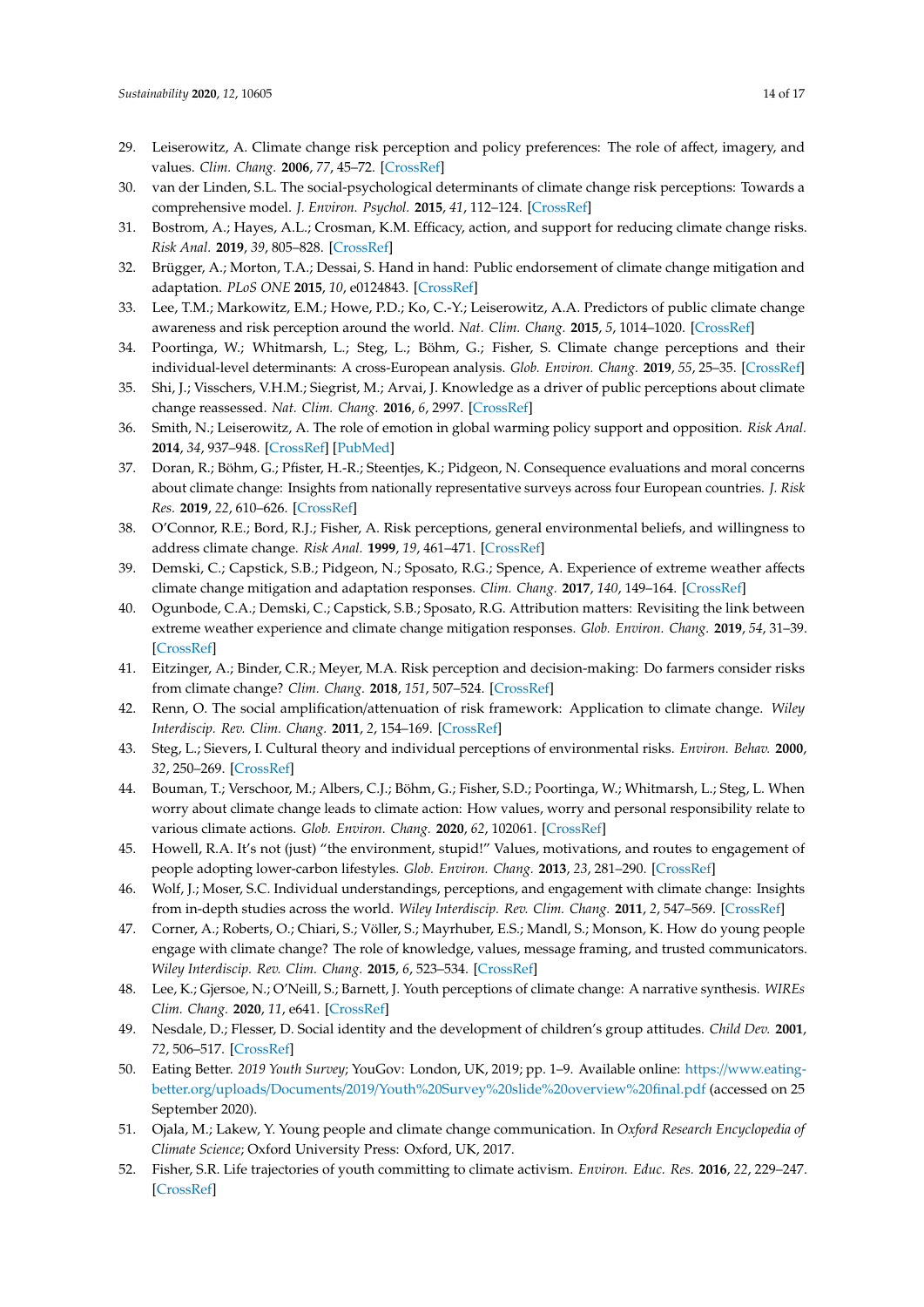- <span id="page-14-0"></span>53. Mead, E.; Roser-Renouf, C.; Rimal, R.N.; Flora, J.A.; Maibach, E.W.; Leiserowitz, A. Information seeking about global climate change among adolescents: The role of risk perceptions, efficacy beliefs, and parental influences. *Atl. J. Commun.* **2012**, *20*, 31–52. [\[CrossRef\]](http://dx.doi.org/10.1080/15456870.2012.637027)
- <span id="page-14-1"></span>54. Hornsey, M.J.; Harris, E.A.; Bain, P.G.; Fielding, K.S. Meta-analyses of the determinants and outcomes of belief in climate change. *Nat. Clim. Chang.* **2016**, *6*, 622–626. [\[CrossRef\]](http://dx.doi.org/10.1038/nclimate2943)
- <span id="page-14-2"></span>55. Crocetti, E.; Rubini, M. Communicating personal and social identity in adolescence. In *The Oxford Encyclopedia of Intergroup Communication*; Giles, H., Harwood, J., Eds.; Oxford University Press: New York, NY, USA, 2017; p. 1464.
- <span id="page-14-3"></span>56. Stevenson, K.T.; Peterson, M.N.; Bondell, H.D.; Moore, S.E.; Carrier, S.J. Overcoming skepticism with education: Interacting influences of worldview and climate change knowledge on perceived climate change risk among adolescents. *Clim. Chang.* **2014**, *126*, 293–304. [\[CrossRef\]](http://dx.doi.org/10.1007/s10584-014-1228-7)
- <span id="page-14-4"></span>57. Dinas, E. Opening "openness to change": Political events and the increased sensitivity of young adults. *Polit. Res. Q.* **2013**, *66*, 868–882. [\[CrossRef\]](http://dx.doi.org/10.1177/1065912913475874)
- <span id="page-14-5"></span>58. Sinatra, G.M.; Chinn, C.A. Thinking and reasoning in science: Promoting epistemic conceptual change. In *APA Educational Psychology Handbook, Vol. 3: Application to Learning and Teaching*; American Psychological Association: Washington, DC, USA, 2012; pp. 257–282. ISBN 978-1-4338-0999-6.
- <span id="page-14-6"></span>59. Dinas, E. The Impressionable Years: The Formative Role of Family, Vote and Political Events during Early Adulthood. Ph.D. Thesis, European University Institute, Florence, Italy, 2010.
- 60. Sears, D.O.; Brown, C. Childhood and adult political development. In *The Oxford Handbook of Political Psychology*; Huddy, L., Sears, D.O., Levy, J.S., Eds.; Oxford University Press: New York, NY, USA, 2013; pp. 59–95. ISBN 0-19-932881-1.
- <span id="page-14-7"></span>61. Eckstein, K.; Noack, P.; Gniewosz, B. Attitudes toward political engagement and willingness to participate in politics: Trajectories throughout adolescence. *J. Adolesc.* **2012**, *35*, 485–495. [\[CrossRef\]](http://dx.doi.org/10.1016/j.adolescence.2011.07.002) [\[PubMed\]](http://www.ncbi.nlm.nih.gov/pubmed/21831416)
- <span id="page-14-8"></span>62. Fillieule, O. The independent psychological effects of participation in demonstrations. *Mobilization Int. Q.* **2012**, *17*, 235–248. [\[CrossRef\]](http://dx.doi.org/10.17813/maiq.17.3.h10631822v65820l)
- <span id="page-14-9"></span>63. Federal Statistical Office. *Permanent Resident Population by Age, Canton, District, and Municipality: 2019*; Federal Statistical Office: Neuchâtel, Switzerland, 2020.
- <span id="page-14-10"></span>64. Federal Statistical Office. *Students by Educational Level, Education Type, Age, and Canton: 2018–2019*; Federal Statistical Office: Neuchâtel, Switzerland, 2020.
- <span id="page-14-11"></span>65. Steentjes, K.; Pidgeon, N.F.; Poortinga, W.; Corner, A.; Arnold, A.; Böhm, G.; Mays, C.; Poumadère, M.; Ruddat, M.; Scheer, D.; et al. *European Perceptions of Climate Change: Topline Findings of a Survey Conducted in Four European Countries in 2016*; Cardiff University: Cardiff, UK, 2017; pp. 1–69.
- <span id="page-14-12"></span>66. Brügger, A.; Morton, T.A.; Dessai, S. "Proximising" climate change reconsidered: A construal level theory perspective. *J. Environ. Psychol.* **2016**, *46*, 125–142. [\[CrossRef\]](http://dx.doi.org/10.1016/j.jenvp.2016.04.004)
- <span id="page-14-13"></span>67. Dietz, T.; Dan, A.; Shwom, R. Support for climate change policy: Social psychological and social structural influences. *Rural Sociol.* **2007**, *72*, 185–214. [\[CrossRef\]](http://dx.doi.org/10.1526/003601107781170026)
- <span id="page-14-14"></span>68. Skitka, L.J.; Bauman, C.W.; Sargis, E.G. Moral conviction: Another contributor to attitude strength or something more? *J. Pers. Soc. Psychol.* **2005**, *88*, 895–917. [\[CrossRef\]](http://dx.doi.org/10.1037/0022-3514.88.6.895)
- <span id="page-14-15"></span>69. Barth, M.; Jugert, P.; Wutzler, M.; Fritsche, I. Absolute moral standards and global identity as independent predictors of collective action against global injustice. *Eur. J. Soc. Psychol.* **2015**, *45*, 918–930. [\[CrossRef\]](http://dx.doi.org/10.1002/ejsp.2160)
- <span id="page-14-16"></span>70. Bamberg, S.; Rees, J.; Seebauer, S. Collective climate action: Determinants of participation intention in community-based pro-environmental initiatives. *J. Environ. Psychol.* **2015**, *43*, 155–165. [\[CrossRef\]](http://dx.doi.org/10.1016/j.jenvp.2015.06.006)
- 71. Rees, J.H.; Bamberg, S. Climate protection needs societal change: Determinants of intention to participate in collective climate action. *Eur. J. Soc. Psychol.* **2014**, *44*, 466–473. [\[CrossRef\]](http://dx.doi.org/10.1002/ejsp.2032)
- <span id="page-14-17"></span>72. Tausch, N.; Becker, J.C. Emotional reactions to success and failure of collective action as predictors of future action intentions: A longitudinal investigation in the context of student protests in Germany. *Br. J. Soc. Psychol.* **2013**, *52*, 525–542. [\[CrossRef\]](http://dx.doi.org/10.1111/j.2044-8309.2012.02109.x)
- <span id="page-14-18"></span>73. Saab, R.; Tausch, N.; Spears, R.; Cheung, W.-Y. Acting in solidarity: Testing an extended dual pathway model of collective action by bystander group members. *Br. J. Soc. Psychol.* **2015**, *54*, 539–560. [\[CrossRef\]](http://dx.doi.org/10.1111/bjso.12095) [\[PubMed\]](http://www.ncbi.nlm.nih.gov/pubmed/25406712)
- <span id="page-14-19"></span>74. van Zomeren, M.; Saguy, T.; Schellhaas, F.M.H. Believing in "making a difference" to collective efforts: Participative efficacy beliefs as a unique predictor of collective action. *Group Process. Intergroup Relat.* **2013**, *16*, 618–634. [\[CrossRef\]](http://dx.doi.org/10.1177/1368430212467476)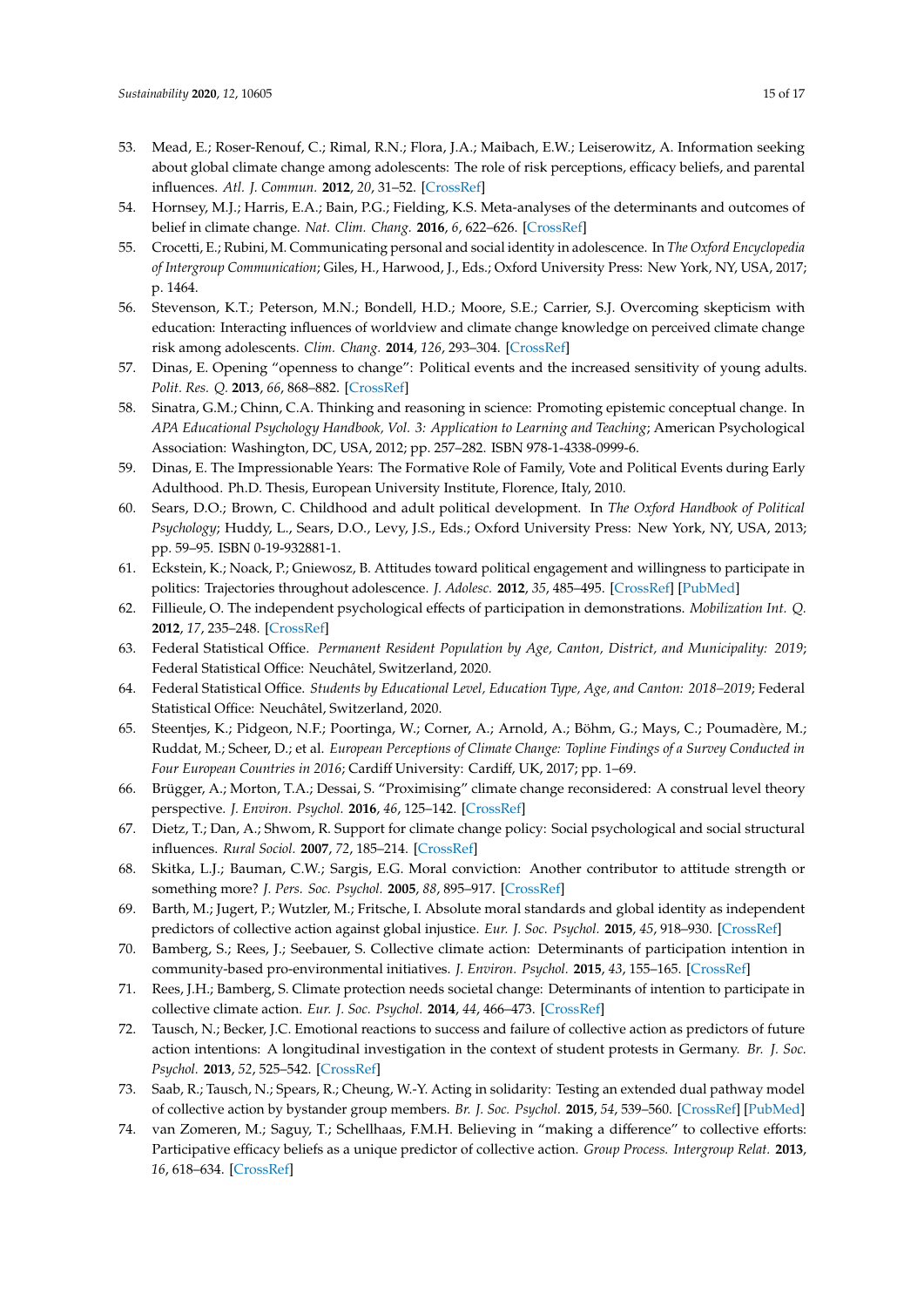- <span id="page-15-0"></span>75. Becker, J.C.; Tausch, N. When group memberships are negative: The concept, measurement, and behavioral implications of psychological disidentification. *Self Identity* **2014**, *13*, 294–321. [\[CrossRef\]](http://dx.doi.org/10.1080/15298868.2013.819991)
- <span id="page-15-1"></span>76. Vatcheva, K.P.; Lee, M.; McCormick, J.B.; Rahbar, M.H. Multicollinearity in regression analyses conducted in epidemiologic studies. *Epidemiology* **2016**, *6*, 227. [\[CrossRef\]](http://dx.doi.org/10.4172/2161-1165.1000227) [\[PubMed\]](http://www.ncbi.nlm.nih.gov/pubmed/27274911)
- <span id="page-15-2"></span>77. Menard, S. Standards for standardized logistic regression coefficients. *Soc. Forces* **2011**, *89*, 1409–1428. [\[CrossRef\]](http://dx.doi.org/10.1093/sf/89.4.1409)
- <span id="page-15-3"></span>78. R Core Team. *R: A Language and Environment for Statistical Computing [Computer Software]*; R Foundation for Statistical Computing: Vienna, Austria, 2020.
- <span id="page-15-4"></span>79. RStudio Team. *R Studio: Integrated Development for R [Computer Software]*; RStudio, Inc.: Boston, MA, USA, 2018.
- <span id="page-15-5"></span>80. Wickham, H. *Tidyverse [Computer Software]*; RStudio, Inc.: Boston, MA, USA, 2019.
- 81. Revelle, W. *Psych: Procedures for Psychological, Psychometric, and Personality Research [Computer Software]*; Northwestern University: Evanston, IL, USA, 2020. Available online: https://[CRAN.R-project.org](https://CRAN.R-project.org/package=psych)/package= [psych](https://CRAN.R-project.org/package=psych) (accessed on 25 September 2020).
- 82. Fox, J.; Weisberg, S.; Price, B.; Adler, D.; Bates, D.; Baud-Bovy, G.; Bolker, B.; Ellison, S.; Firth, D.; Friendly, M.; et al. *Car: Companion to Applied Regression [Computer Software]*; Sage: Thousand Oaks, CA, USA, 2020. Available online: https://[CRAN.R-project.org](https://CRAN.R-project.org/package=car)/package=car (accessed on 25 September 2020).
- 83. Signorell, A.; Aho, K.; Alfons, A.; Anderegg, N.; Aragon, T.; Arachchige, C.; Arppe, A.; Baddeley, A.; Barton, K.; Bolker, B.; et al. DescTools: Tools for Descriptive Statistics. 2020. Available online: [https:](https://CRAN.R-project.org/package=DescTools) //[CRAN.R-project.org](https://CRAN.R-project.org/package=DescTools)/package=DescTools (accessed on 25 September 2020).
- 84. Hlavac, M. *Stargazer: Well-Formatted Regression and Summary Statistics Tables [Computer Software]*; Central European Labour Studies Institute (CELSI): Bratislava, Slovakia, 2018. Available online: https://[CRAN.R](https://CRAN.R-project.org/package=stargazer)[project.org](https://CRAN.R-project.org/package=stargazer)/package=stargazer (accessed on 25 September 2020).
- 85. Zhu, H.; Travison, T.; Tsai, T.; Beasley, W.; Xie, Y.; Yu, G.; Laurent, S.; Shepherd, R.; Sidi, Y.; Salzer, B.; et al. kableExtra: Construct Complex Table with "Kable" and Pipe Syntax [Computer Software]. 2020. Available online: https://[CRAN.R-project.org](https://CRAN.R-project.org/package=kableExtra)/package=kableExtra (accessed on 25 September 2020).
- 86. Stanley, D. apaTables: Create American Psychological Association (APA) Style Tables [Computer Software]. 2018. Available online: https://[CRAN.R-project.org](https://CRAN.R-project.org/package=apaTables)/package=apaTables (accessed on 25 September 2020).
- <span id="page-15-6"></span>87. DeWitt, P.; Bennett, T. Qwraps2: Quick Wraps 2. 2020. Available online: https://[CRAN.R-project.org](https://CRAN.R-project.org/package=qwraps2)/ package=[qwraps2](https://CRAN.R-project.org/package=qwraps2) (accessed on 25 September 2020).
- <span id="page-15-7"></span>88. van der Linden, S. Determinants and measurement of climate change risk perception, worry, and concern. In *The Oxford Encyclopedia of Climate Change Communication*; Oxford University Press: Oxford, UK, 2017. [\[CrossRef\]](http://dx.doi.org/10.1093/acrefore/9780190228620.013.318)
- <span id="page-15-8"></span>89. Fernandes-Jesus, M.; Lima, M.L.; Sabucedo, J.-M. "Save the climate! stop the oil": Actual protest behavior and core framing tasks in the Portuguese climate movement. *J. Soc. Polit. Psychol.* **2020**, *8*, 426–452. [\[CrossRef\]](http://dx.doi.org/10.5964/jspp.v8i1.1116)
- <span id="page-15-9"></span>90. Roser-Renouf, C.; Maibach, E.W.; Leiserowitz, A.; Zhao, X. The genesis of climate change activism: From key beliefs to political action. *Clim. Chang.* **2014**, *125*, 163–178. [\[CrossRef\]](http://dx.doi.org/10.1007/s10584-014-1173-5)
- <span id="page-15-10"></span>91. Brügger, A. Understanding the psychological distance of climate change: The limitations of construal level theory and suggestions for alternative theoretical perspectives. *Glob. Environ. Chang.* **2020**, *60*, 102023. [\[CrossRef\]](http://dx.doi.org/10.1016/j.gloenvcha.2019.102023)
- 92. Brügger, A.; Dessai, S.; Devine-Wright, P.; Morton, T.A.; Pidgeon, N.F. Psychological responses to the proximity of climate change. *Nat. Clim. Chang.* **2015**, *5*, 1031–1037. [\[CrossRef\]](http://dx.doi.org/10.1038/nclimate2760)
- <span id="page-15-11"></span>93. Wang, S.; Leviston, Z.; Hurlstone, M.; Lawrence, C.; Walker, I. Emotions predict policy support: Why it matters how people feel about climate change. *Glob. Environ. Chang.* **2018**, *50*, 25–40. [\[CrossRef\]](http://dx.doi.org/10.1016/j.gloenvcha.2018.03.002)
- <span id="page-15-12"></span>94. Howell, R.A.; Allen, S. People and planet: Values, motivations and formative influences of individuals acting to mitigate climate change. *Environ. Values* **2017**, *26*, 131–155. [\[CrossRef\]](http://dx.doi.org/10.3197/096327117X14847335385436)
- <span id="page-15-13"></span>95. Chenoweth, E.; Stephan, M.J. *Why Civil Resistance Works: The Strategic Logic of Nonviolent Conflict*; Columbia University Press: New York, NY, USA, 2011; ISBN 978-0-231-52748-4.
- <span id="page-15-14"></span>96. Gayle, D. Does Extinction Rebellion Have a Race Problem? *The Guardian*. 4 October 2019. Available online: https://www.theguardian.com/environment/2019/oct/04/[extinction-rebellion-race-climate-crisis](https://www.theguardian.com/environment/2019/oct/04/extinction-rebellion-race-climate-crisis-inequality)[inequality](https://www.theguardian.com/environment/2019/oct/04/extinction-rebellion-race-climate-crisis-inequality) (accessed on 2 December 2020).
- <span id="page-15-15"></span>97. della Porta, D. *Democracy in Social Movements*; Palgrave Macmillan: London, UK, 2009; ISBN 978-0-230-24086-5.